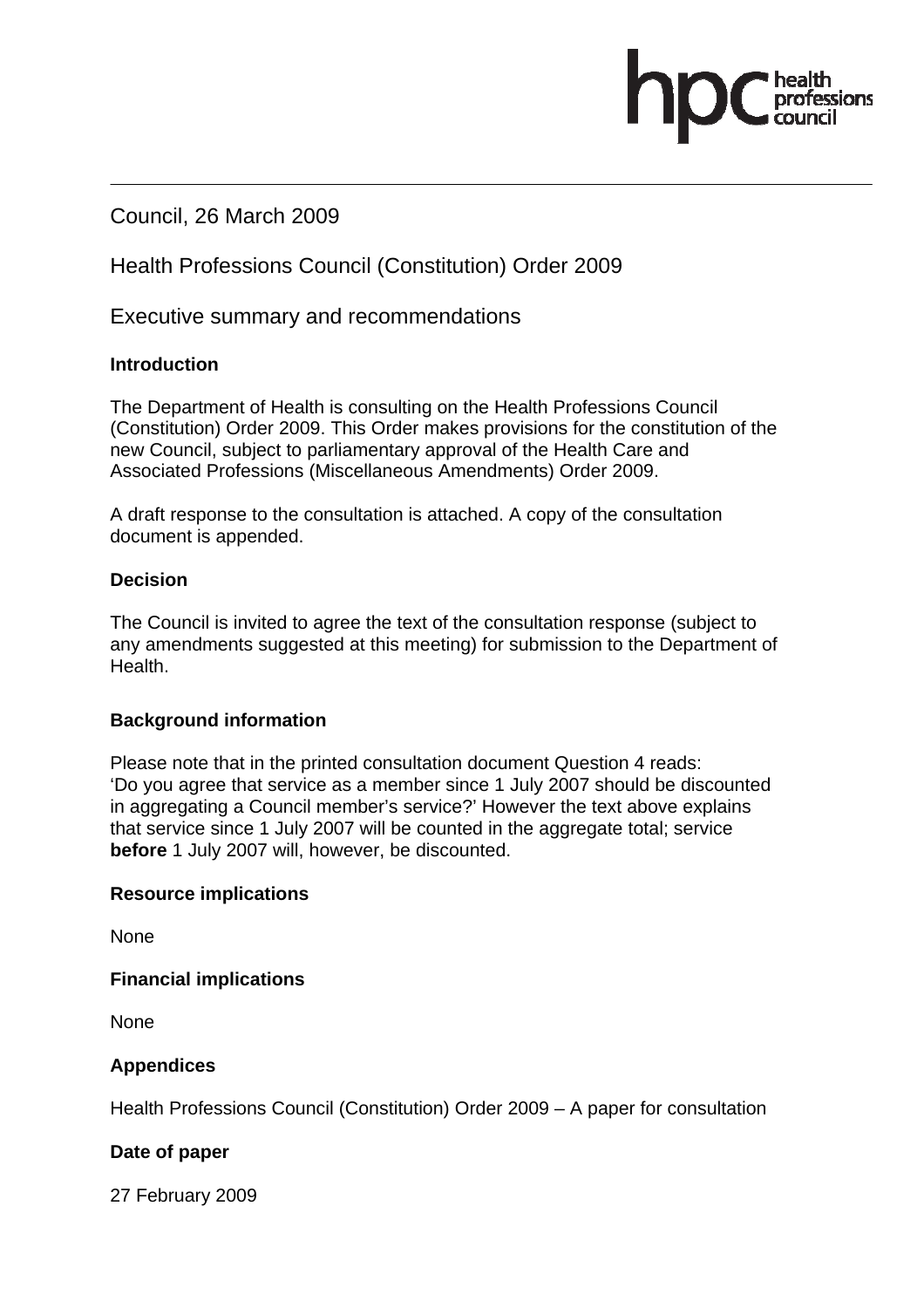#### 17 April 2009

## **Health Professions Council response to the Department of Health consultation on the Health Professions Council (Constitution) Order 2009**

The Health Professions Council welcomes the opportunity to respond to this consultation.

The Health Professions Council is a statutory UK wide regulator of healthcare professionals governed by the Health Professions Order 2001. We regulate the members of 13 healthcare professions. We maintain a register of health professionals, set standards for entry to our register, approve education and training programmes for registration and deal with concerns where a health professional may not be fit to practise. Our main role is to protect the health and wellbeing of those who use or need to use our registrants' services.

We welcome the proposed changes to our constitution outlined in the consultation document.

We have structured our comments around each individual consultation question.

## **Q1. Do you agree that the Council should consist of 10 registrant members and 10 lay members? If not, please specify which reasons you disagree with and explain why?**

We agree that Councils should have a parity of registrant and lay members, to avoid any public perception of professional bias.

We further agree with the reduction in the total number of Council members. This change will mean that not every profession we regulate will be directly represented on the Council. However, each profession will be represented within our Committees. We are confident that, alongside our existing arrangements for ensuring professional and lay input into our decision making, this change will not have any detrimental impact upon our ability to make appropriate decisions.

### **Q2. Do you agree that the Privy Council / Appointments Commission should determine the duration of the term of office of each HPC Council member, on appointment? If not, please specify which reasons you disagree with explain why.**

We agree that the Appointments Commission should determine the duration of term of office of each Council member. We believe that this will ensure continuity and stability, particularly in the transition period from the old Council.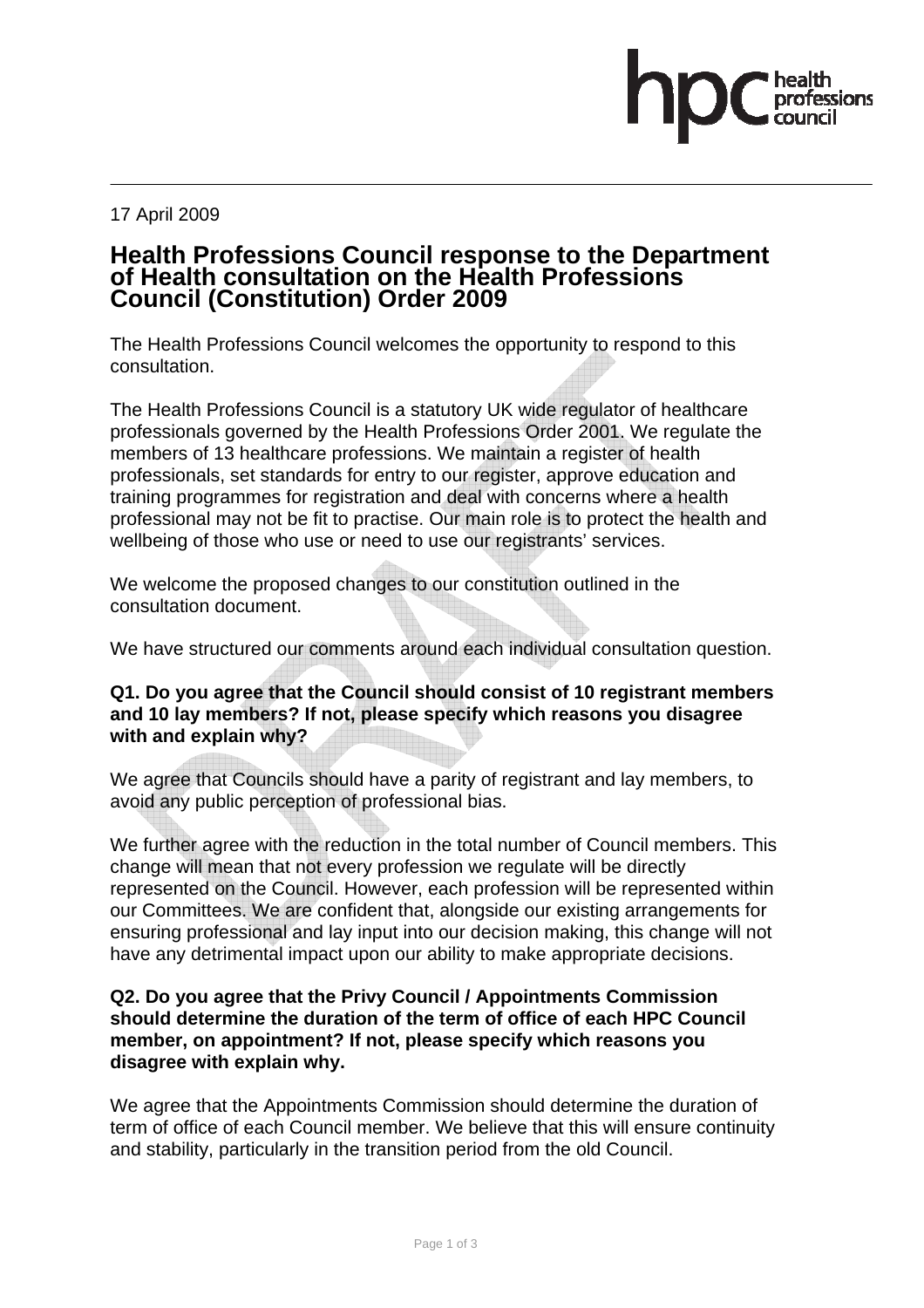**Q3. Do you agree that no members should hold office for more than an aggregate of 8 years during any period of 20 years? If not, please specify which reasons you disagree with and explain why.** 

We agree. We believe that this proposal strikes the right balance between continuity and the need to bring in new members with new perspectives and ideas.

### **Q4. Do you agree that service as a member before 1 July 2007 should be discounted in aggregating a Council member's service? If not, please specify which reasons you disagree with and explain why.**

We agree that service on the Council before 1 July 2007 should be discounted in aggregating a Council member's service, and that service after 1 July 2007 should be taken into account.

We believe that this arrangement will help to ensure continuity of 'corporate memory' between the new and old Councils.

**Q5. Do you agree that the HPC should have the flexibility to make arrangements for the provision of education and training of Council members with another body? If not, please specify which reasons you disagree with and explain why.** 

We agree.

**Q6. Do you agree with the reasons for disqualifying a person from appointment as a member of the Council? If not, please specify which reasons you disagree with and explain why.** 

We agree.

**Q7. Do you agree with the reasons given for removing or suspending members from office? If not, please specify which reasons you disagree with and explain why.** 

We agree.

**Q8. Do you agree that the term of office of the Chair should be determined by the Privy Council? If not, please specify which reasons you disagree with and explain why.** 

We agree.

**Q9. Do you agree with the reasons why a member should cease to be Chair? If not, please specify which reasons you disagree with and explain why.** 

We agree.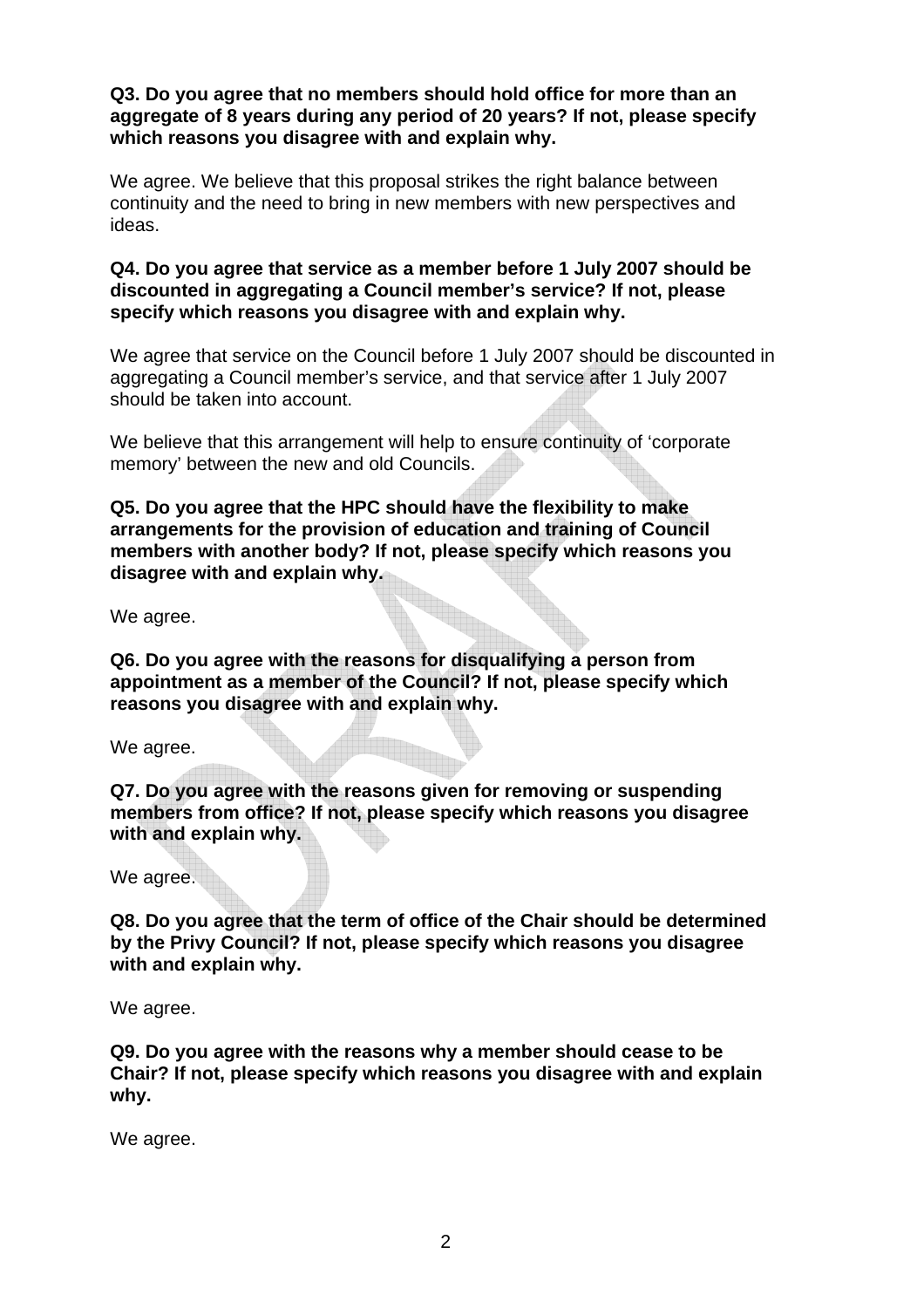**Q10. Do you agree with the deputising arrangements in respect of the Chair? If not, please specify which reasons you disagree with and explain why.** 

We agree.

**Q11. Do you agree that the quorum of the Council shall be 11? If not, please specify which reasons you disagree with and explain why?** 

We agree.

**Q12. Do you agree with the provisions that prevent Council proceedings being invalidated? If not, please specify which reasons you disagree with and explain why.** 

We agree with these provisions and consider them to be sensible and pragmatic.

## **Conclusion**

We hope that you find these comments useful. Should you wish to discuss any of our comments then please do not hesitate to contact us.

Yours sincerely,

Michael Guthrie Acting Director of Policy and Standards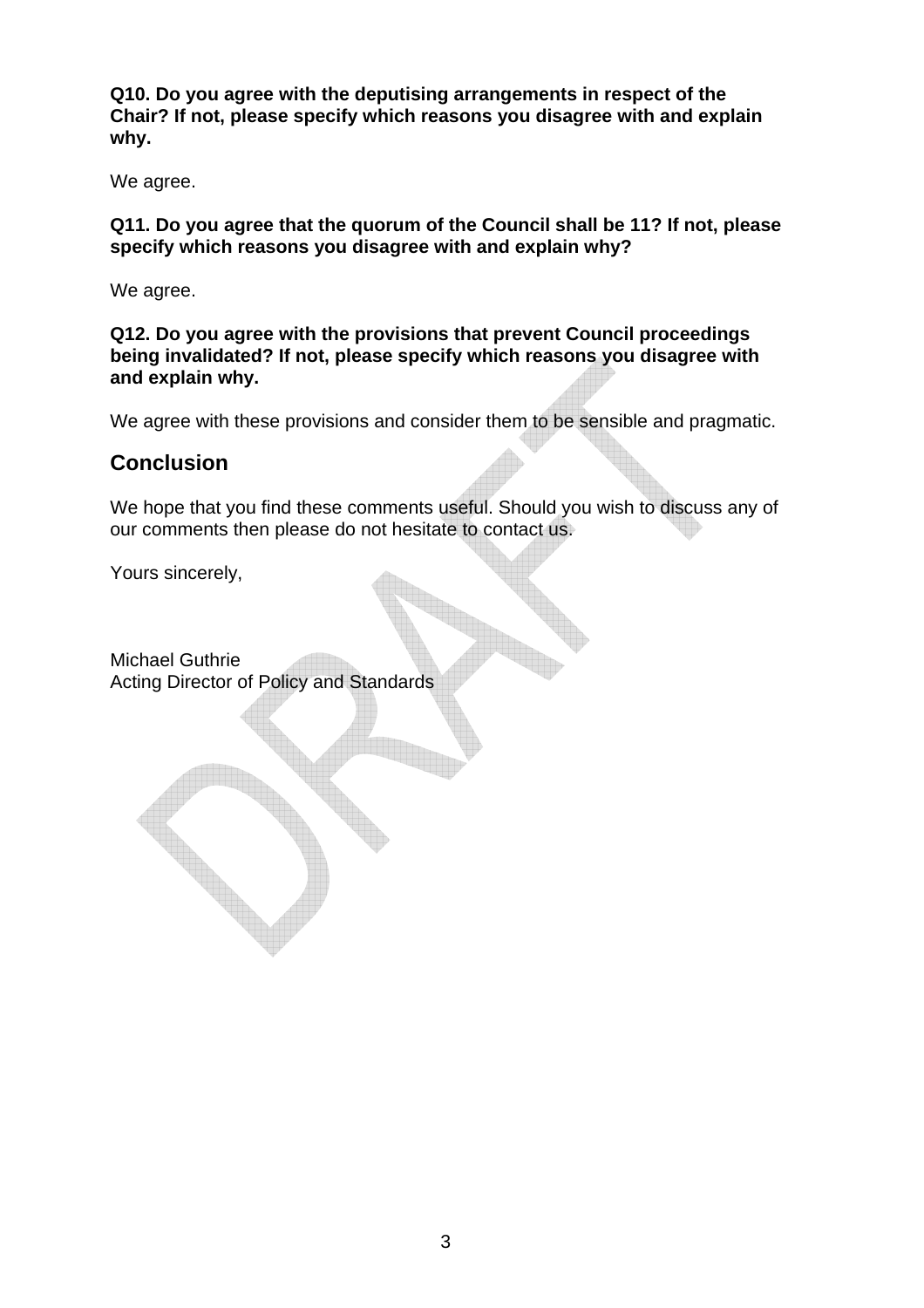

# **Health Professions Council (Constitution) Order 2009**

*A paper for consultation*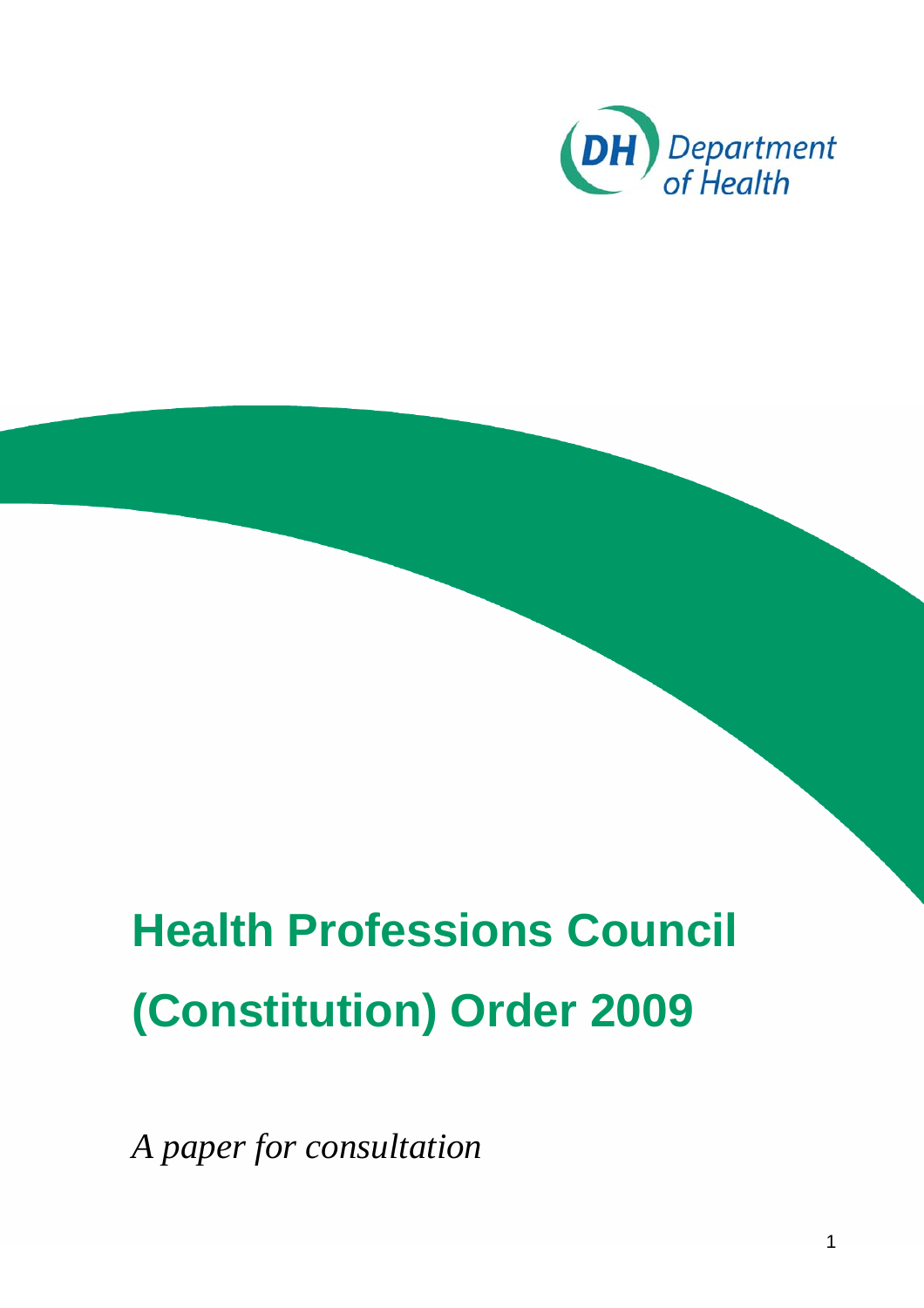## **DH INFORMATION READER BOX** Policy **Extracts**

| Policy                     | Estates                                                                                                                                                                                                                                                     |  |  |
|----------------------------|-------------------------------------------------------------------------------------------------------------------------------------------------------------------------------------------------------------------------------------------------------------|--|--|
| <b>HR / Workforce</b>      | Commissioning                                                                                                                                                                                                                                               |  |  |
| Management                 | IM & T                                                                                                                                                                                                                                                      |  |  |
| Planning /                 | Finance                                                                                                                                                                                                                                                     |  |  |
| Clinical                   | Social Care / Partnership Working                                                                                                                                                                                                                           |  |  |
| <b>Document Purpose</b>    | Consultation/Discussion                                                                                                                                                                                                                                     |  |  |
| <b>ROCR Ref:</b>           | <b>Gateway Ref:</b><br>11166                                                                                                                                                                                                                                |  |  |
| <b>Title</b>               |                                                                                                                                                                                                                                                             |  |  |
|                            | Health Professions Council (Consitution) Order 2009                                                                                                                                                                                                         |  |  |
| Author                     | <b>Professional Standards Division</b>                                                                                                                                                                                                                      |  |  |
| <b>Publication Date</b>    | 16 Jan 2009                                                                                                                                                                                                                                                 |  |  |
| <b>Target Audience</b>     | PCT CEs, NHS Trust CEs, SHA CEs, Care Trust CEs, Foundation Trust CEs<br>Allied Health Professionals, Regulatory Bodies, Professional Bodies                                                                                                                |  |  |
| <b>Circulation List</b>    |                                                                                                                                                                                                                                                             |  |  |
| <b>Description</b>         | This draft order sets out a proposed constitution for the HPC. It provides<br>details of the composition of the council, the terms of office of council<br>members, and criteria for the disqualification, suspension and removal of<br>members from office |  |  |
| <b>Cross Ref</b>           | Health Care and Associated Professions (Miscellaneous Amendmetns) Order<br>2009                                                                                                                                                                             |  |  |
| <b>Superseded Docs</b>     |                                                                                                                                                                                                                                                             |  |  |
| <b>Action Required</b>     | Send response/comments to DH                                                                                                                                                                                                                                |  |  |
| Timing                     | consultation closes on 17 April 2009                                                                                                                                                                                                                        |  |  |
| <b>Contact Details</b>     | <b>HPC Consultation</b><br>Professional Standards Division<br>Room 2N12, Quarry House<br>Quarry Hill, Leeds<br><b>LS2 7UE</b>                                                                                                                               |  |  |
|                            | www.dh.gov.uk/consultations/liveconsultations/fs/en                                                                                                                                                                                                         |  |  |
| <b>For Recipient's Use</b> |                                                                                                                                                                                                                                                             |  |  |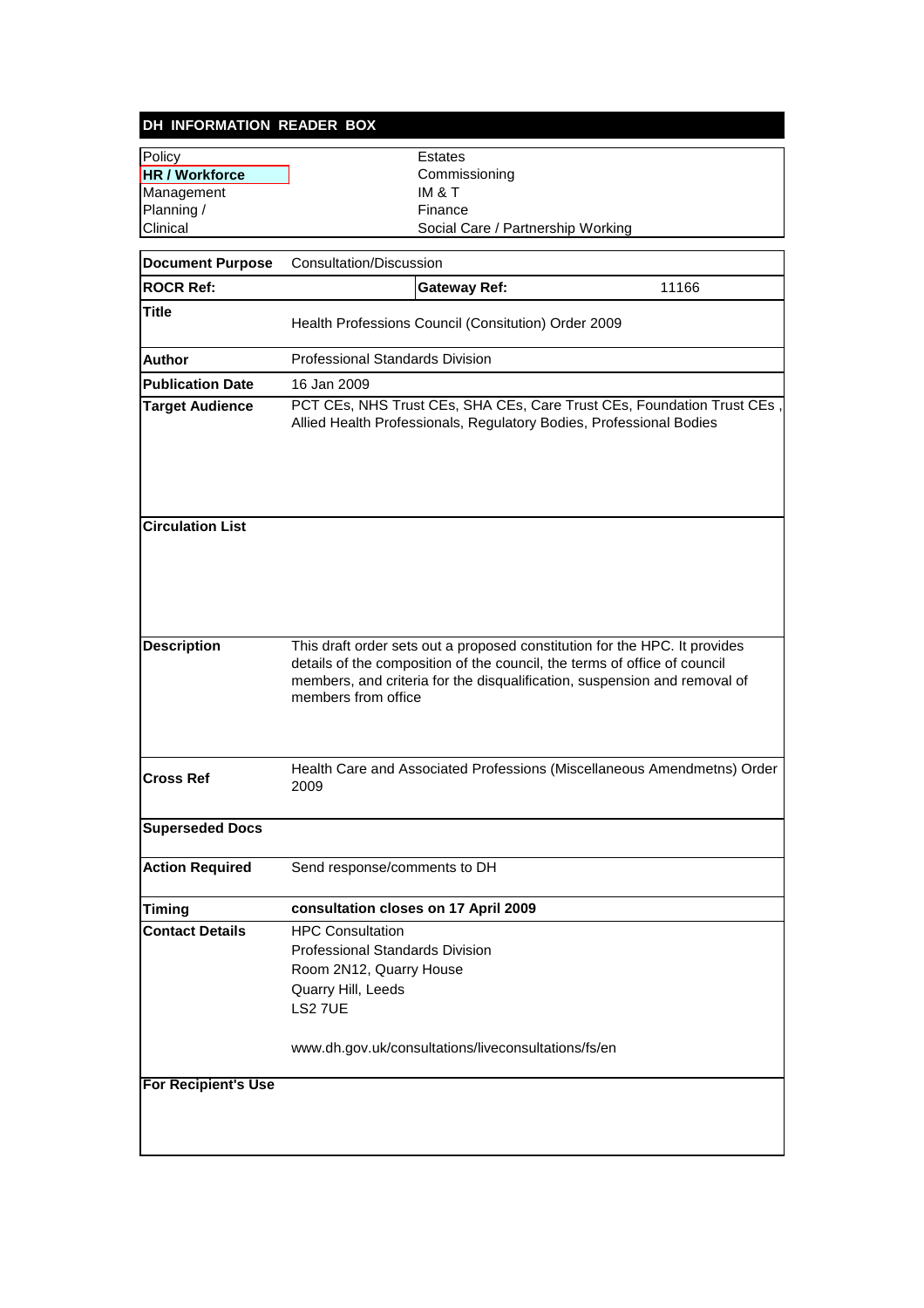All publications that are six or more pages in length must include a Gateway information reader box (IRB) on this page. A downloadable Gateway IRB and accompanying guidance are available from the Delphi page below.

## Gateway IRB on Delphi

Please send your completed IRB to the Gateway team. They will then send back the approved IRB for you to insert on this page. Delete all of this text after inserting your approved IRB.

Delete all of this text from this page if your document is under six pages in length.

© Crown copyright 2009 First published January 2009 Published to DH website, in electronic PDF format only. http://www.dh.gov.uk/publications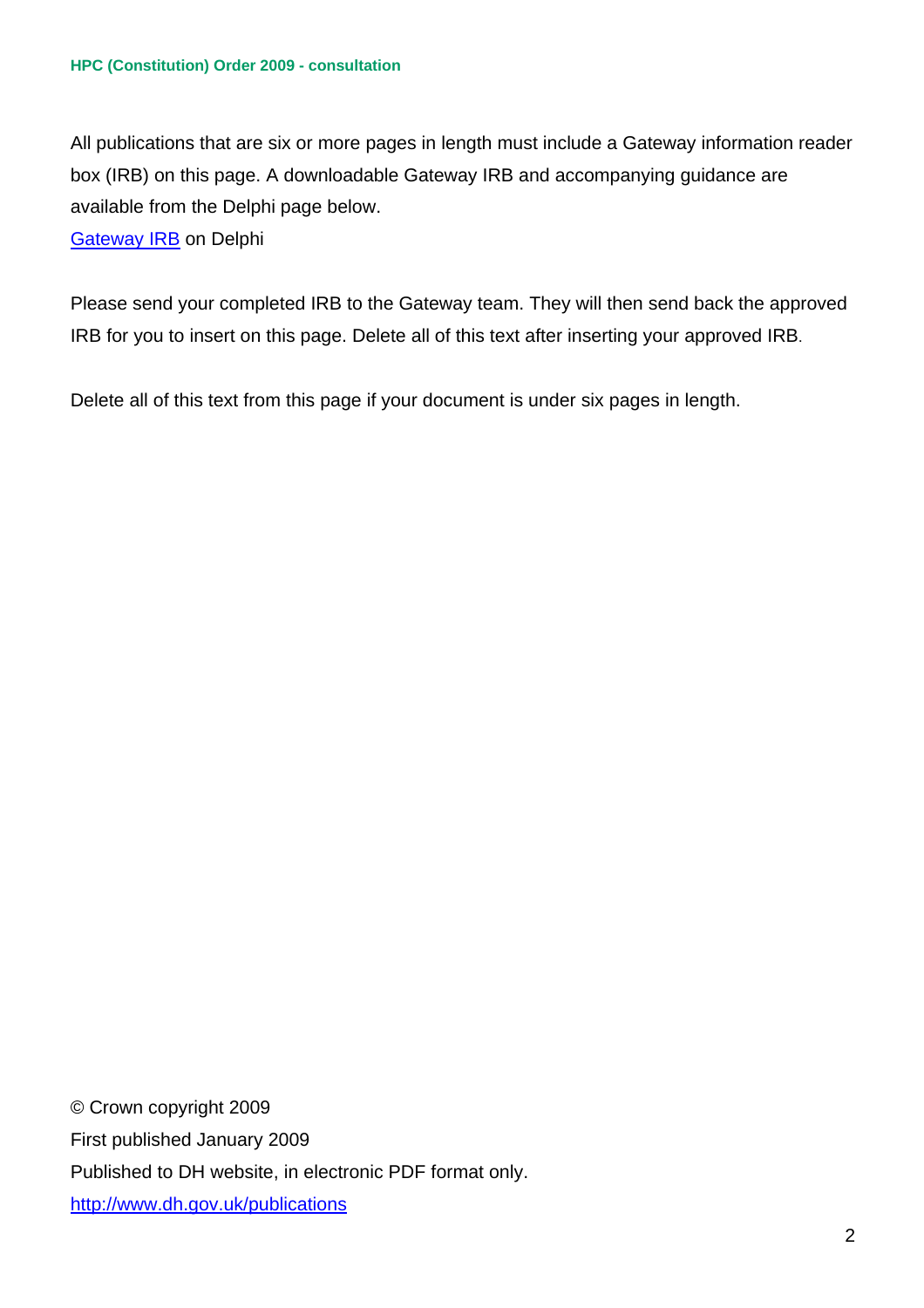# **Health Professions Council (Constitution) Order 2009**

*A Paper for consultation* 

**Prepared by Niall McDermott**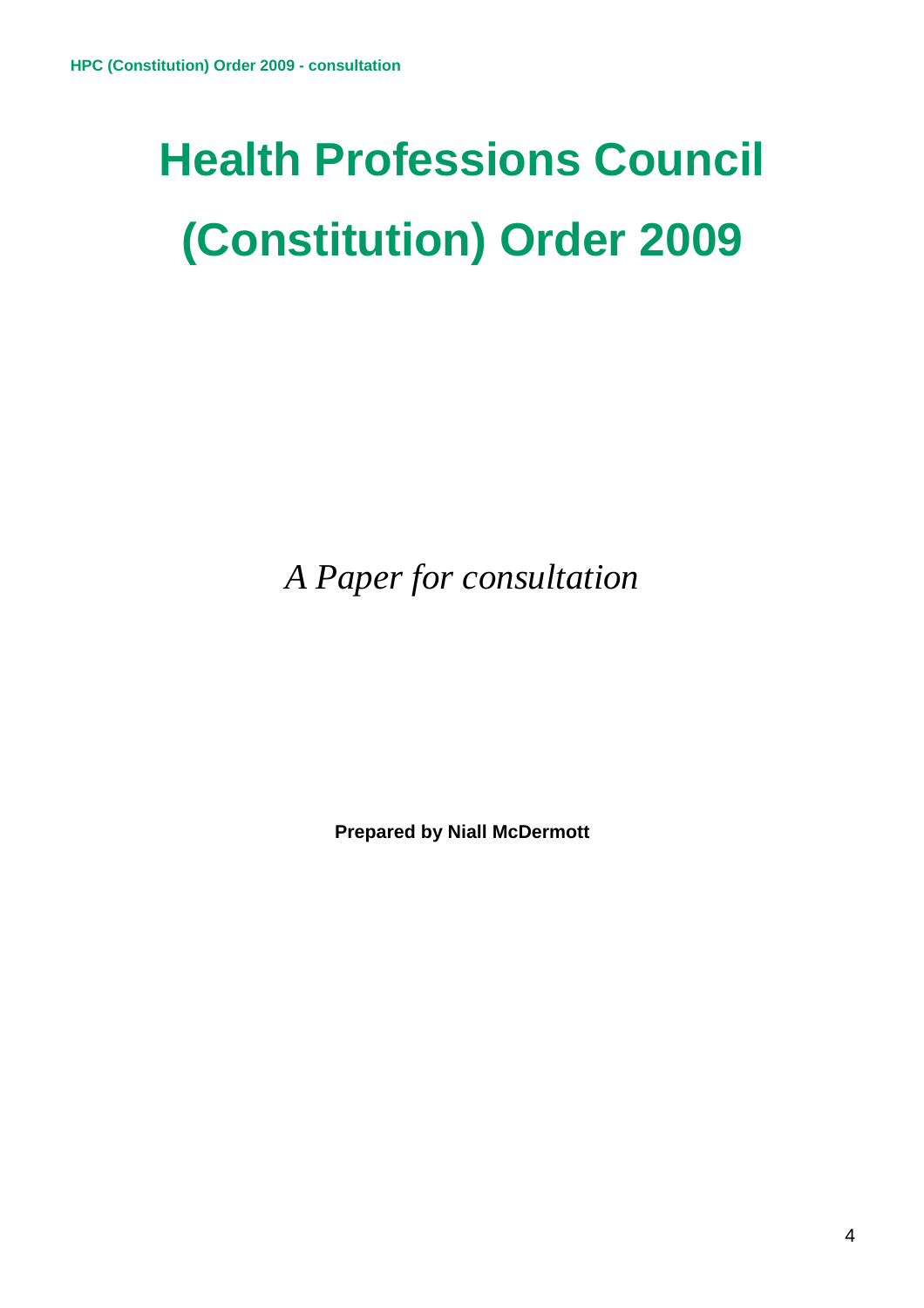# **Contents**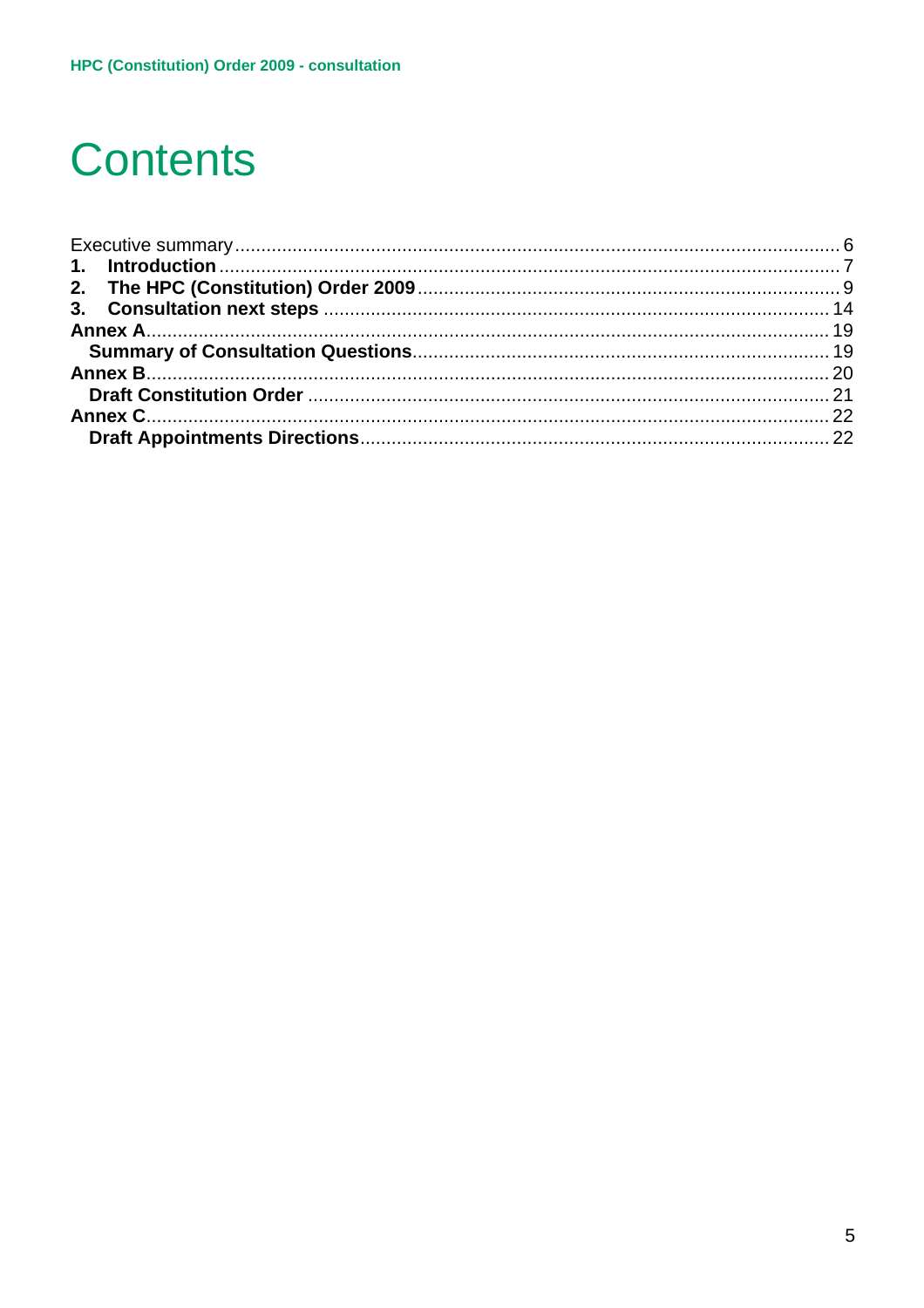# Executive summary

The draft Order attached to this paper sets out a proposed constitution for the Health Professions Council (HPC). It makes provision in respect of:

- Composition of the Council;
- Terms of office of Council members;
- Standing orders in respect of the education and training of members;
- Criteria for disqualification for appointment as a member;
- Circumstances in which a member may be removed from office;
- Circumstances in which a member may be suspended from office;
- Provisions for the appointment, terms of office and cessation of the office of Chair to the Council;
- Deputising arrangements in respect of the chair;
- Quorum of the Council;
- Effect of vacancies etc. on the Council on the validity of proceedings.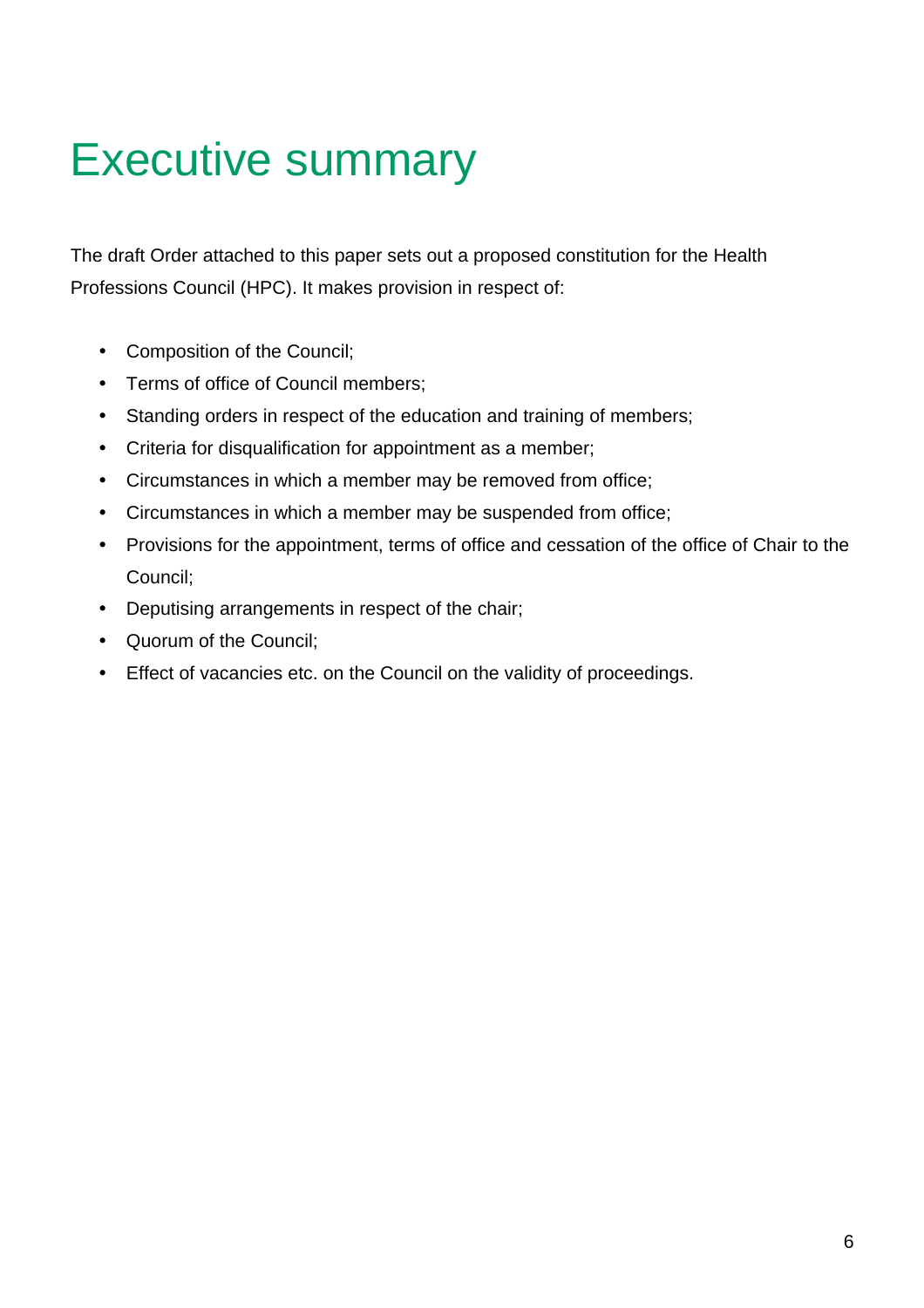## **1. Introduction**

- 1.1 The White Paper *Trust, Assurance and Safety The Regulation of Health Professionals in the 21st Century* (published in 2007) set out a substantial programme of reform to the United Kingdom's system for the regulation of health care professionals. This was based on consultation on the two reviews of professional regulation published in 2006: *Good Doctors, Safer Patients* and *The Regulation of the Non-Medical Health Care Professions.*
- 1.2 Chapter one of the White Paper (Assuring independence: the governance and accountability of the professional regulators) included a number of recommendations in relation to the constitution of the professional regulators. These were that:
	- The Councils of the regulatory bodies should have, as a minimum, parity of membership between lay and professional members, to ensure that purely professional concerns are not thought to dominate their work;
	- To dispel the perception that Councils are overly sympathetic to the professionals they regulate, Council members should be independently appointed; and
	- To enable Councils to focus more effectively on strategy and the oversight of their executives, they should become smaller and more board-like, with greater consistency of size and role across regulatory bodies.
- 1.3 Legislation amending the constitutional arrangements for the other Health Care Regulators, in line with these recommendations, was put forward in the Health Care and Associated Professions (Miscellaneous Amendments) Order 2008 SI 2008/1774. These reforms will be continued in the Health Care and Associated Professions (Miscellaneous Amendments) Order 2009 that is to be laid before both the United Kingdom and Scottish Parliaments in early 2009. The consultation on the Health Care and Associated Professions (Miscellaneous Amendments) Order 2009 closed on 25 March 2008.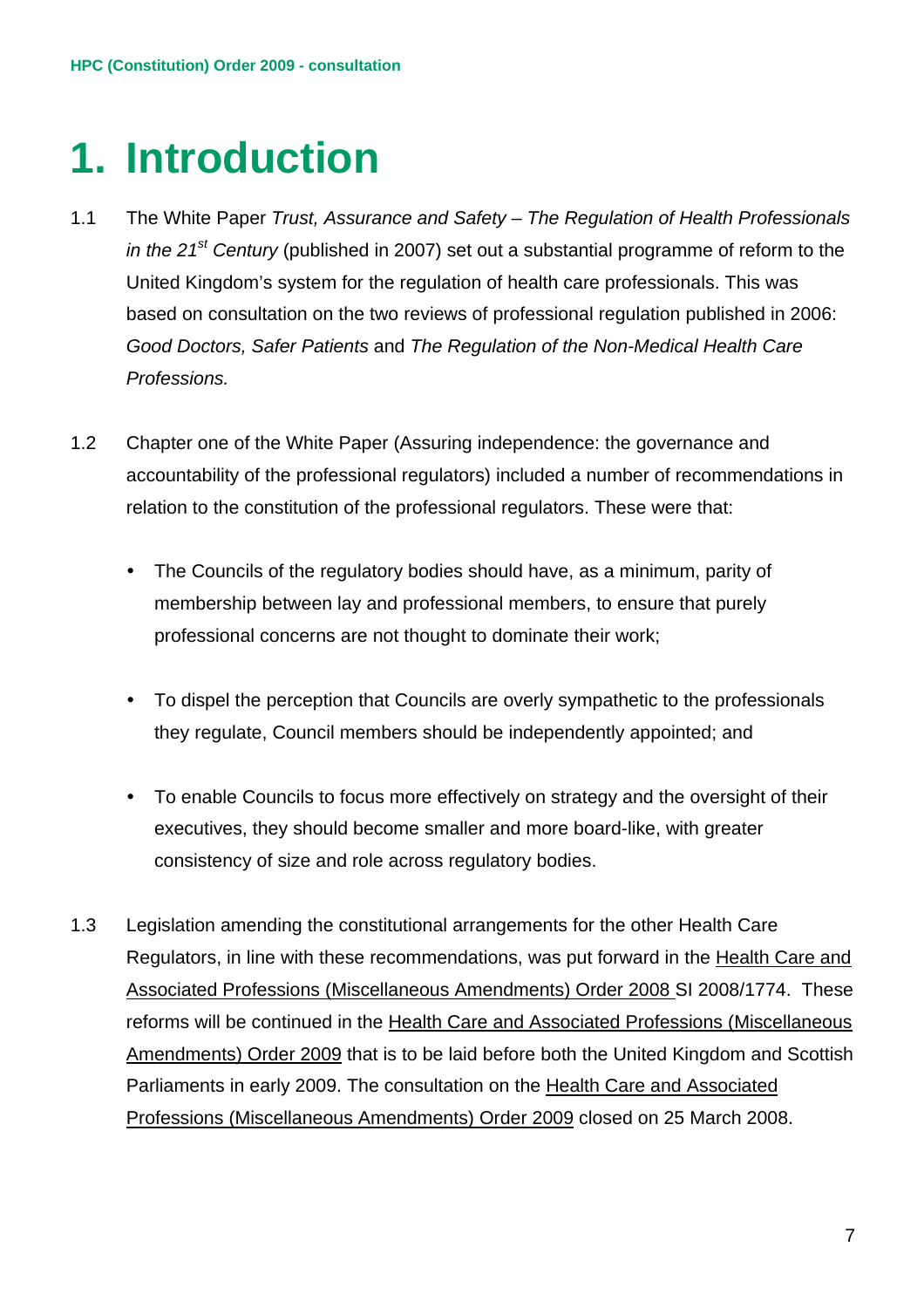#### **HPC (Constitution) Order 2009 - consultation**

- 1.4 Responses to the consultations on both these pieces of legislation indicate overall support for the constitutional amendment proposals.
- 1.5 Subject to Parliamentary and Privy Council approval of the Health Care and Associated Professions Order 2009, it will be necessary for a new constitution order to be prepared for the HPC. A draft constitution Order, made pursuant to the new powers that are expected to be included in the Health Professions Order 2001 SI 2002/254, is published with this paper.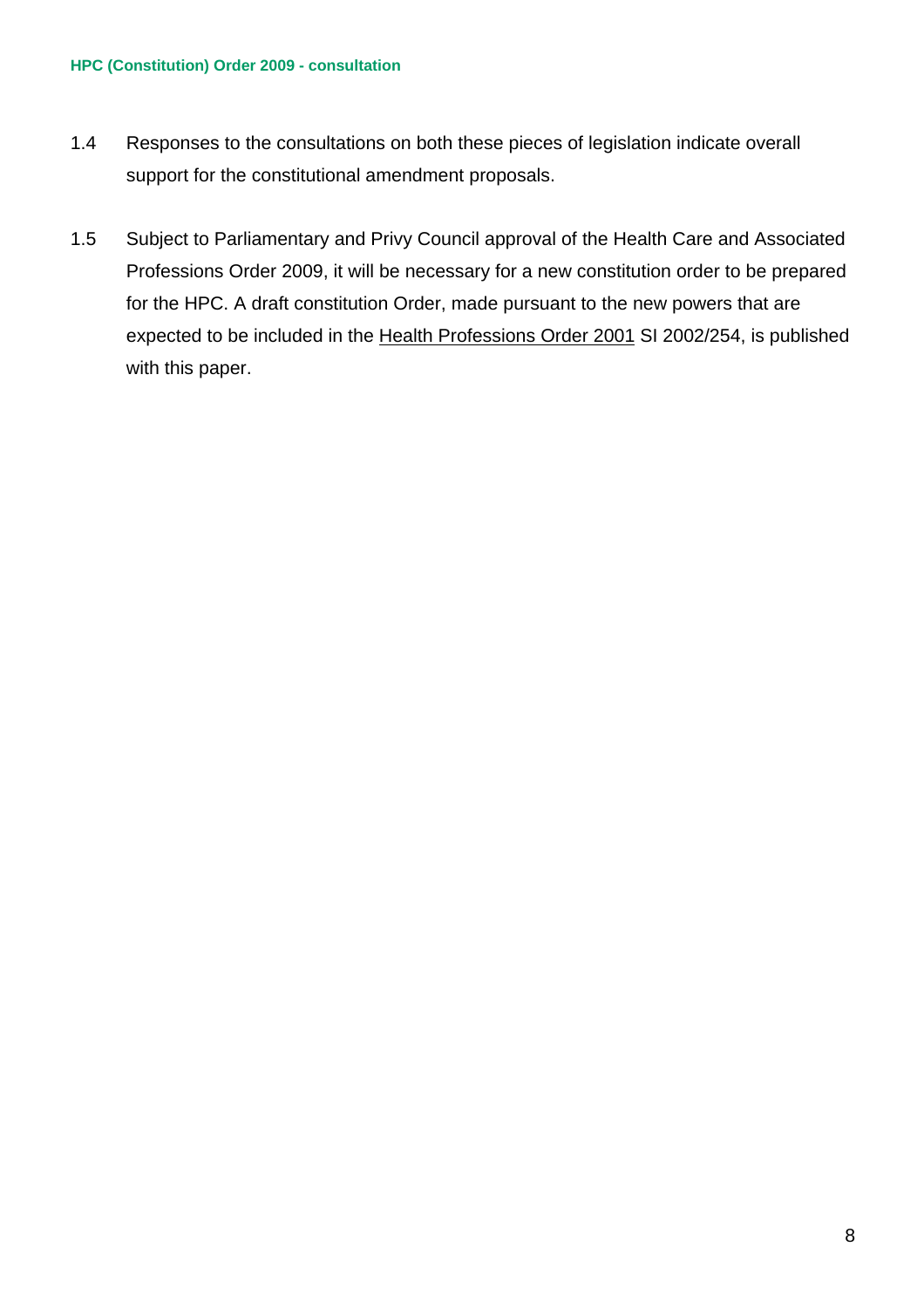# **2. The HPC (Constitution) Order 2009**

## **Composition of the Council**

- 2.1 As outlined above the White Paper recommended that Councils should be smaller than at present, with as a minimum parity between lay and professional members. The response to the consultation on the Health Care and Associated Professions (Miscellaneous Amendments) Order 2009 supports this move. The draft HPC constitution order therefore proposes a Council of 20 members, made up of 10 lay members and 10 registrant members. This represents a reduction from the current 28 members.
- **Q1 Do you agree that the Council should consist of 10 registrant members and 10 lay members? If not, please specify which reasons you disagree with and explain why**.

### **Terms of office of members**

2.2 The draft Order makes provision for the duration of the term of office of each member to be determined by the Privy Council on appointment. It is expected that all Council members will generally be appointed for a term of four years, but the first round of appointments will be staggered so that only a third of the Council will come up for reappointment in any year. It is also possible for a variety of reasons that a vacancy could occur during this reappointment cycle. It will be a matter between the Council and the Privy Council (in practice, all the Privy Council's functions relating to appointment are to be delegated to the Appointments Commission by a set of directions, a draft of which is attached to this document) whether the person appointed to the vacancy should be appointed for four years, or only until the end of the term of office of the vacancy. This provision will give the Privy Council/Appointments Commission the necessary flexibility to determine the terms of office in these circumstances.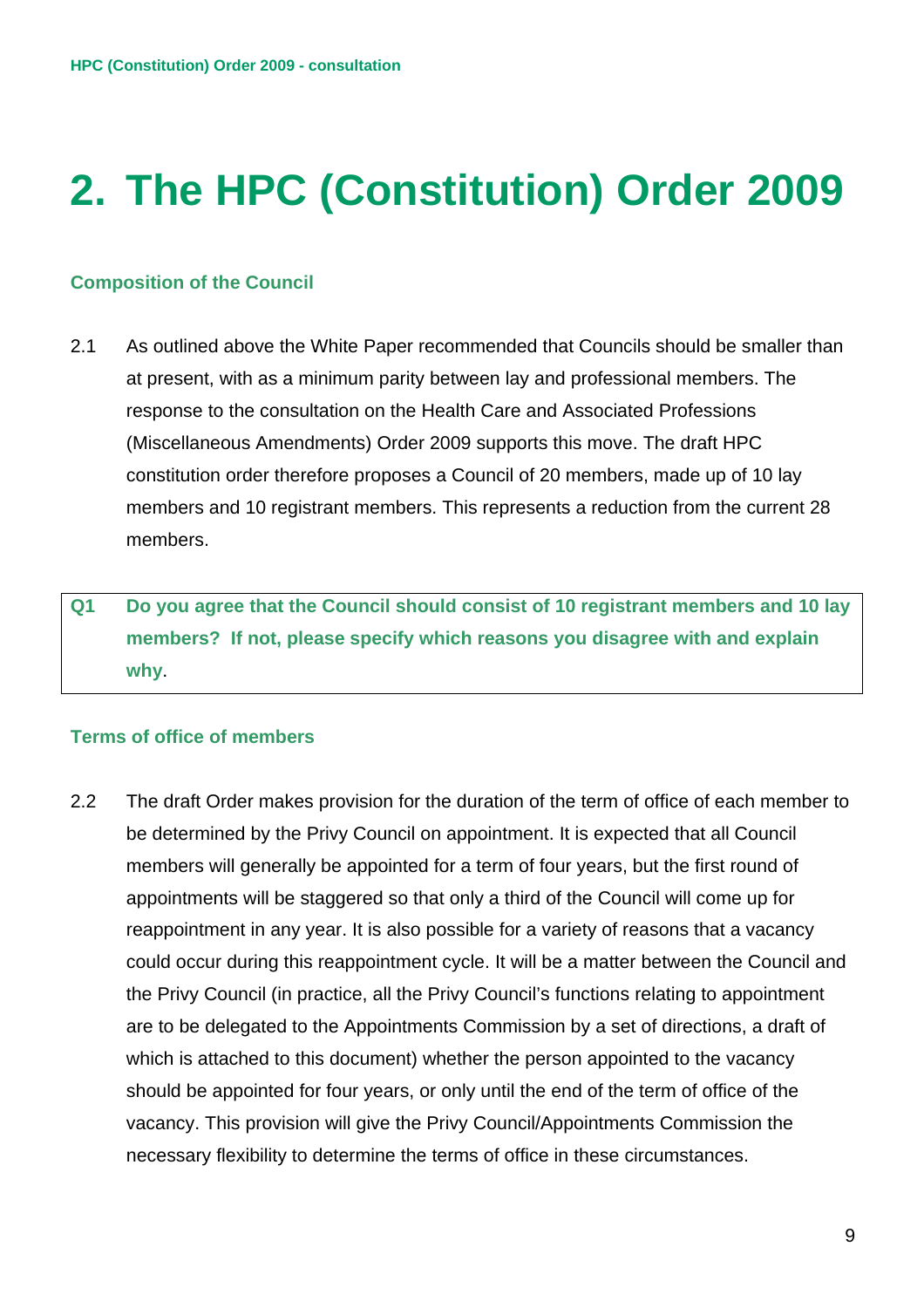**Q2 Do you agree that the Privy Council/Appointments Commission should determine the duration of the term of office of each HPC Council member, on appointment? If not, please specify which reasons you disagree with and explain why**.

- 2.3 Whilst recognising the need for continuity and stability, it is also necessary for the organisation to develop and adapt to meet changing circumstances. As part of this process it is important that new Council members are brought into the Council, bringing with them fresh ideas. The draft Order therefore provides that no Council member should serve any more than 8 years in any period of 20 years.
- **Q3 Do you agree that no member should hold office for more than an aggregate of 8 years during any period of 20 years? If not, please specify which reasons you disagree with and explain why**.
- 2.4 It is open to the current members of the Council, whether lay or professional, to apply for appointment to the new Council. It is proposed that no member should serve any more than an aggregate of 8 years in any twenty. If this 8 year period starts from the date of the new Council, it is potentially possible for members to have served well over 11 years by the end of their appointments. It is therefore proposed that service on the current Council since 1 July 2007 should be taken into account when calculating the aggregate period. However, any service prior to 1 July 2007 will be discounted. The appointments process undertaken by Appointments Commission will ensure that adequate safeguards will be in place to ensure a range of appropriately qualified and diverse appointments are made, to ensure the continued development of the organisation.

**Q4 Do you agree that service as a member since 1 July 2007 should be discounted in aggregating a Council member's service? If not please specify which reasons you disagree with and explain why.**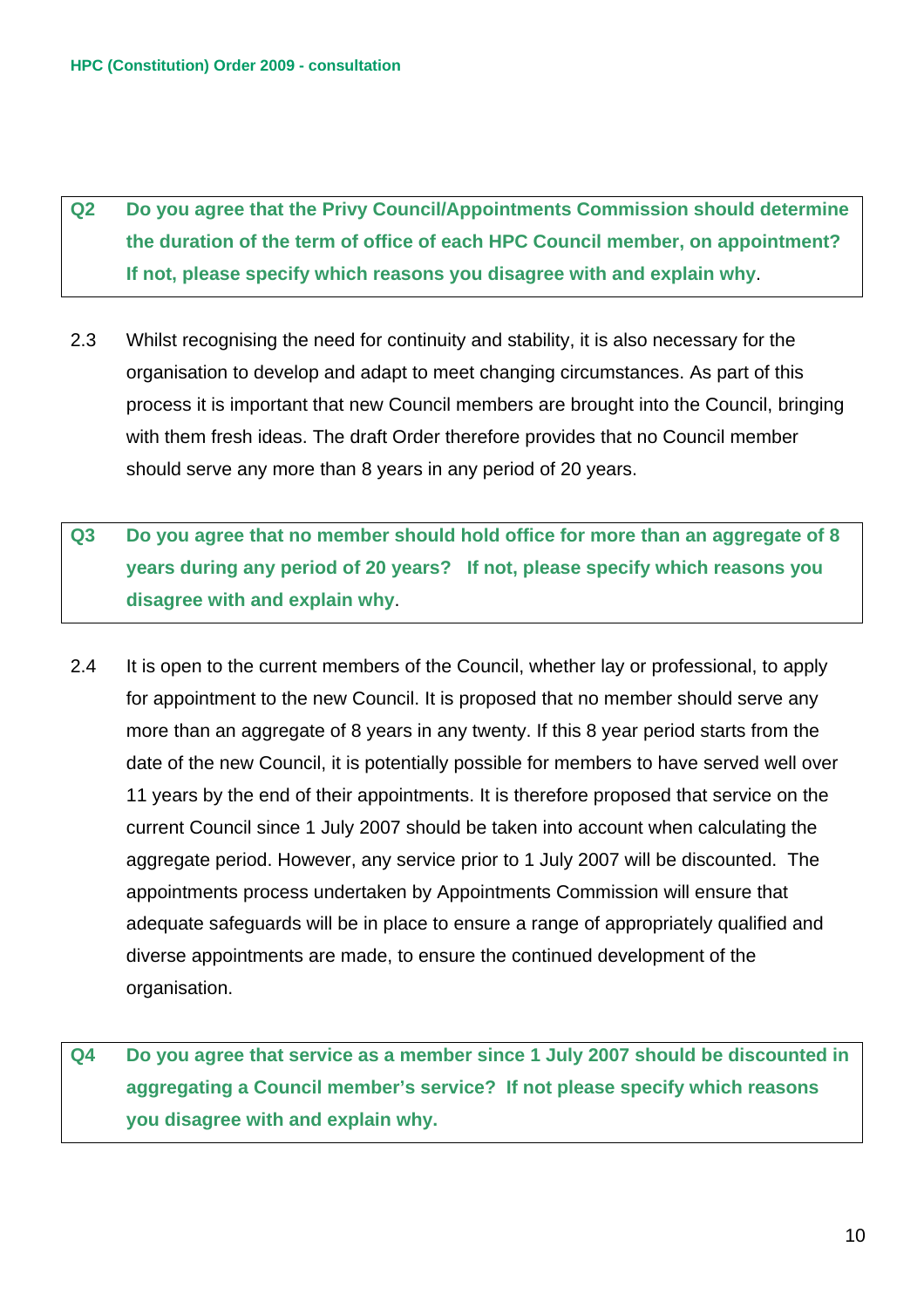## **Education and training of members**

- 2.5 It is important that Council members are provided with sufficient education and training in order to meet their responsibilities. The draft constitution order requires the HPC to make provision through standing orders in respect of the education and training requirements for Council members. The Order also allows for those standing orders to provide that education and training can be the responsibility of another body. The HPC will therefore be able to arrange for the education and training of its members, or make arrangements with another body, thereby giving greater flexibility to the Council.
- **Q5 Do you agree that the HPC should have the flexibility to make arrangements for the provision of education and training of Council members with another body? If not, please specify which reasons you disagree with and explain why**.

#### **Disqualification for appointment as a member**

2.6 Articles 5 makes provision to disqualify certain categories of people, for example those who have been convicted of certain types of offences from being members of the HPC.

**Q6 Do you agree with the reasons for disqualifying a person from appointment as a member of the Council? If not, please specify which reasons you disagree with and explain why**.

### **Removal and suspension of members from office**

2.7 Articles 6 and 7 make provision for circumstances in which the Privy Council/Appointments Commission may remove or suspend members. This ensures that the body that makes the appointments are also responsible for removal and suspension and provides a clear process that is independent of the Council itself. There are, however, provisions to allow the HPC in certain circumstances, to suspend a member pending the taking of a decision by the Privy Council/Appointments Commission.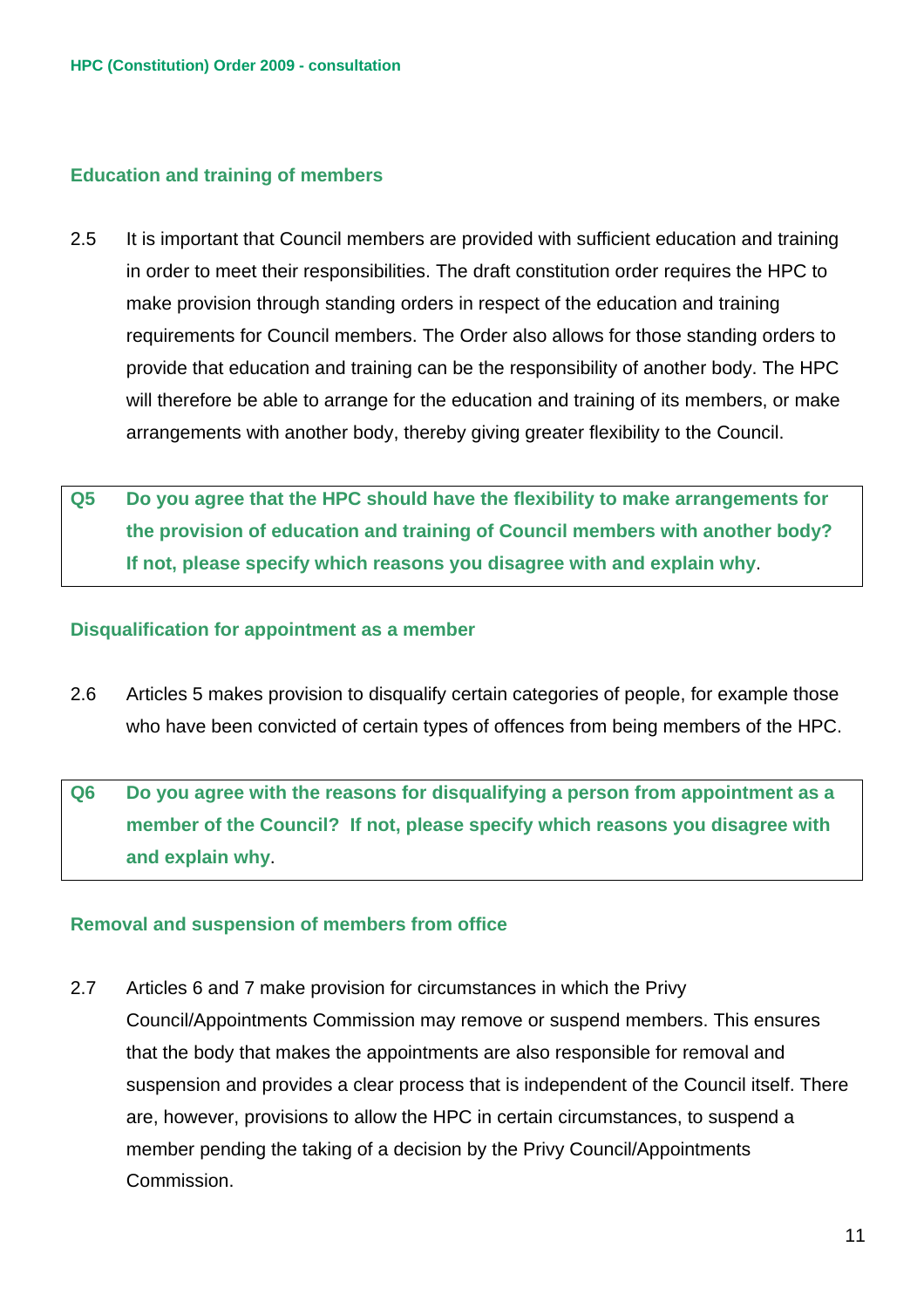## **Q7 Do you agree with the reasons given for removing or suspending members from office? If not, please specify which reasons you disagree with and explain why**.

### **Appointment, term of office and cessation of office of the chair**

- 2.8 The draft Order makes provision at Article 8 for the appointment of the Chair of the Council to be by the Privy Council/Appointments Commission. It also provides for the term of office as Chair to be determined by the Privy Council/Appointments Commission, but that it should be no longer than the person would serve as a member of the HPC Council. Further provision is also made for the circumstances in which a person must cease to be the Chair.
- **Q8 Do you agree that the term of office of the Chair should be determined by the Privy Council? If not, please specify which reasons you disagree with and explain why**.
- **Q9 Do you agree with the reasons why a member should cease to be Chair? If not, please specify which reasons you disagree with and explain why**.

#### **Deputising arrangements in respect of the chair**

2.10 Article 9 makes provision in the event that the Chair is likely to be absent for any period. If the chair is absent from a meeting, the Council make nominate another member to serve as chair for that meeting. If however, it is likely that the chair will be absent for a longer period, the Council may nominate a member to act as "deputy chair" during the absence of the chair. Further provision is made for the deputy chair to cease acting in that role.

**Q10 Do you agree with the deputising arrangements in respect of the Chair? If not, please specify which reasons you disagree with and explain why**.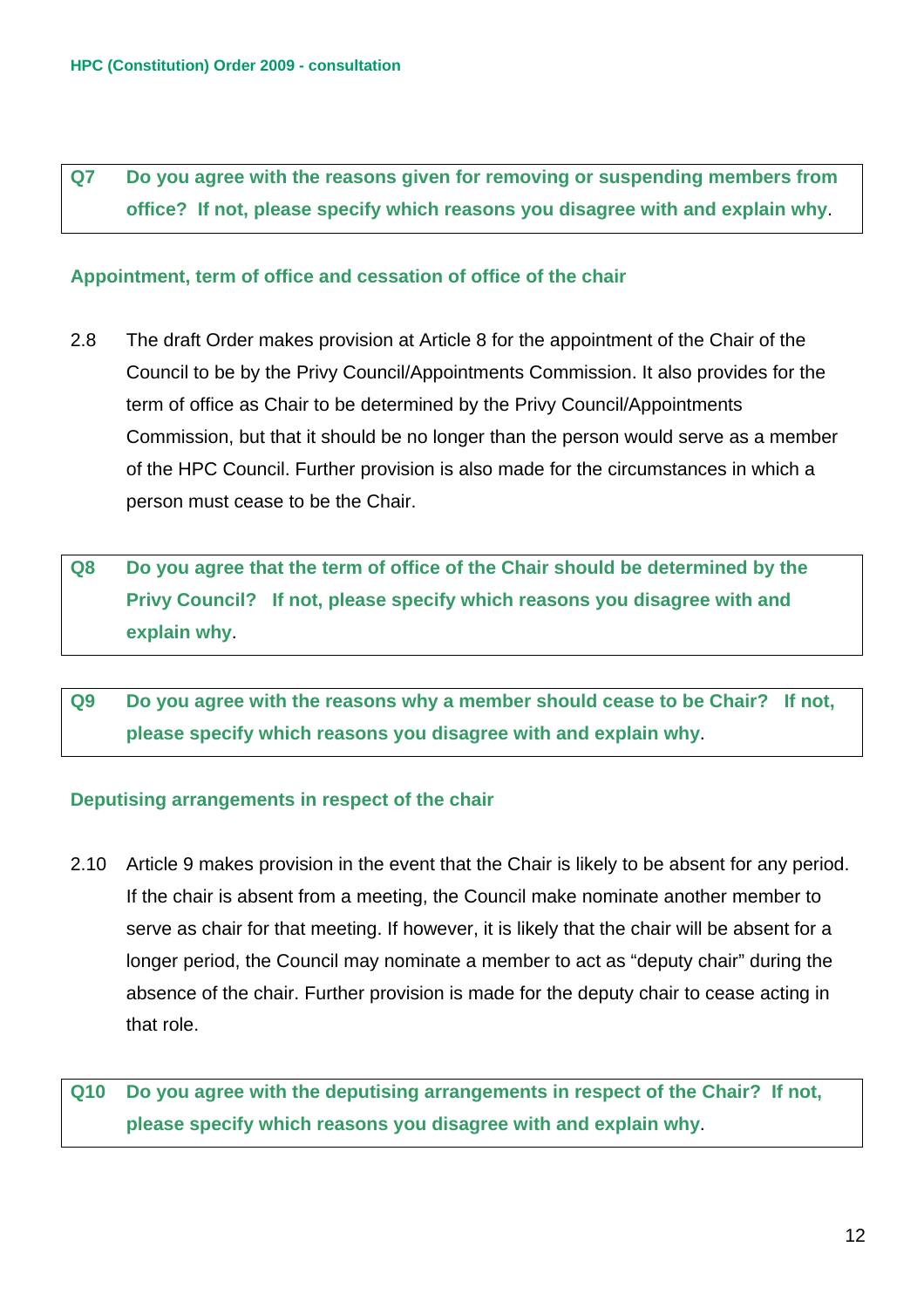## **Quorum of the Council, effect of vacancies on the validity of proceedings etc.**

2.11 Articles 10 and 11 make provision relating to the proceedings of the Council. The quorum of the Council in order for valid decisions to be made is 11. Special provisions are made to prevent the Council proceedings being invalidated due to a vacancy on the Council, or because of a defect on the appointments process for a member, or that a member has been suspended or removed.

**Q11 Do you agree that the quorum of the Council shall be 11? If not, please specify which reasons you disagree with and explain why**.

**Q12 Do you agree with the provisions that prevent Council proceedings being invalidated? If not, please specify which reasons you disagree with and explain why**.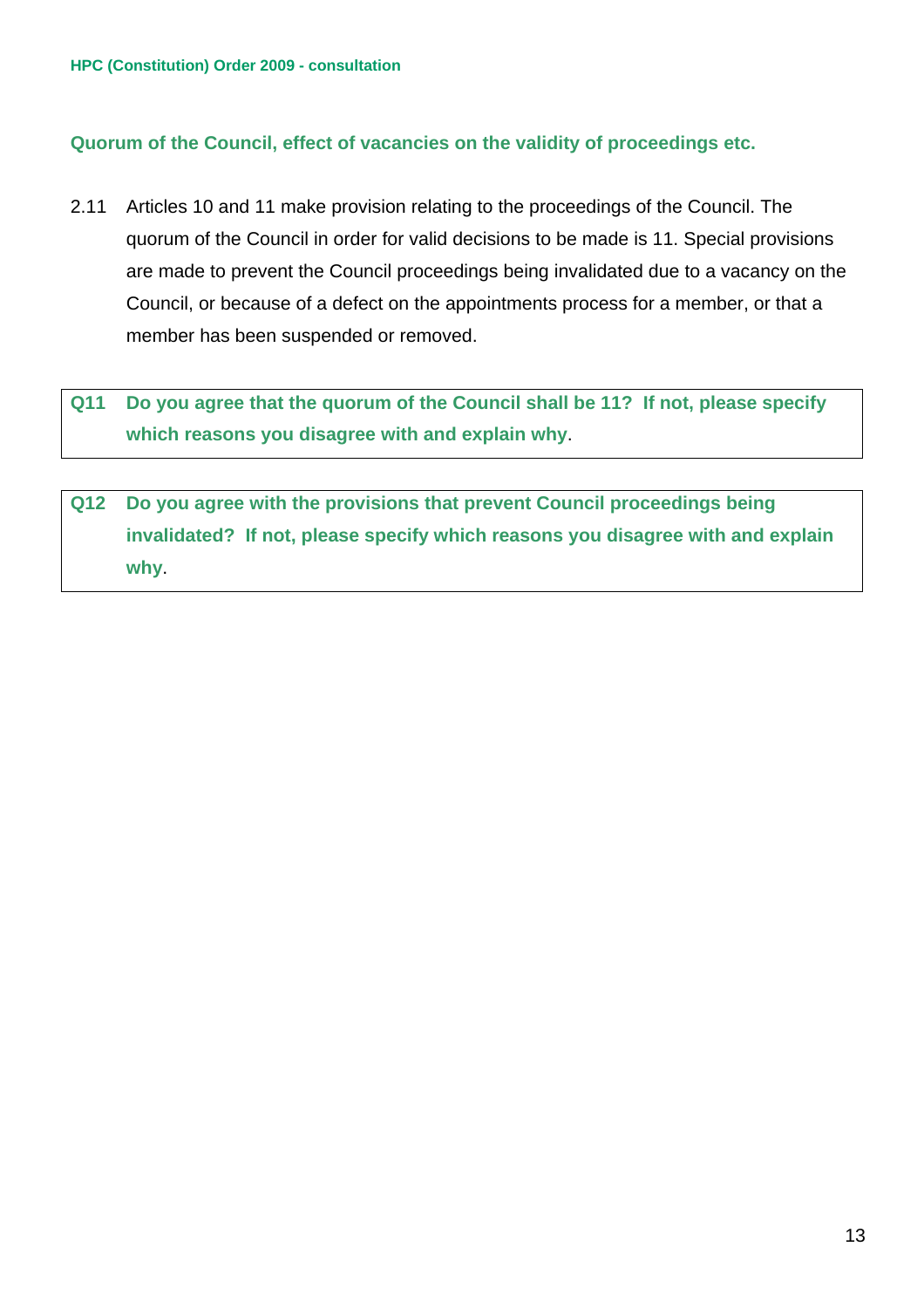## **3. Consultation next steps**

3.1 Individuals and organisations are invited to submit comments on any issues dealt with in the draft Order attached to this paper.

## **Response to the Consultation**

- 3.2 Replies to this consultation should be received no later than 17 April 2009
- 3.3 Please respond using the question template provided on the website. If you cannot access the question template, please e-mail the address below or write to us and we will send the consultation document and/or template to you. If you e-mail your response please do not send a duplicate hard copy.
- 3.4 The document is available on the Department of Health website at http://www.dh.gov.uk/consultations/liveconsultations .
- 3.5 You can respond by e-mail to HRDListening@dh.gsi.gov.uk. You may also respond in writing to:

HPC Constitution Order consultation Department of Health Room 2N12 Quarry House Quarry Hill Leeds LS2 7UE

Attachments to e-mails should be in Microsoft word or rich text format only please.

3.6 Please indicate whether you are replying as an individual or on behalf of an organisation or group of people. Your response may be made public, but if you would prefer it to remain private please make this clear in your reply.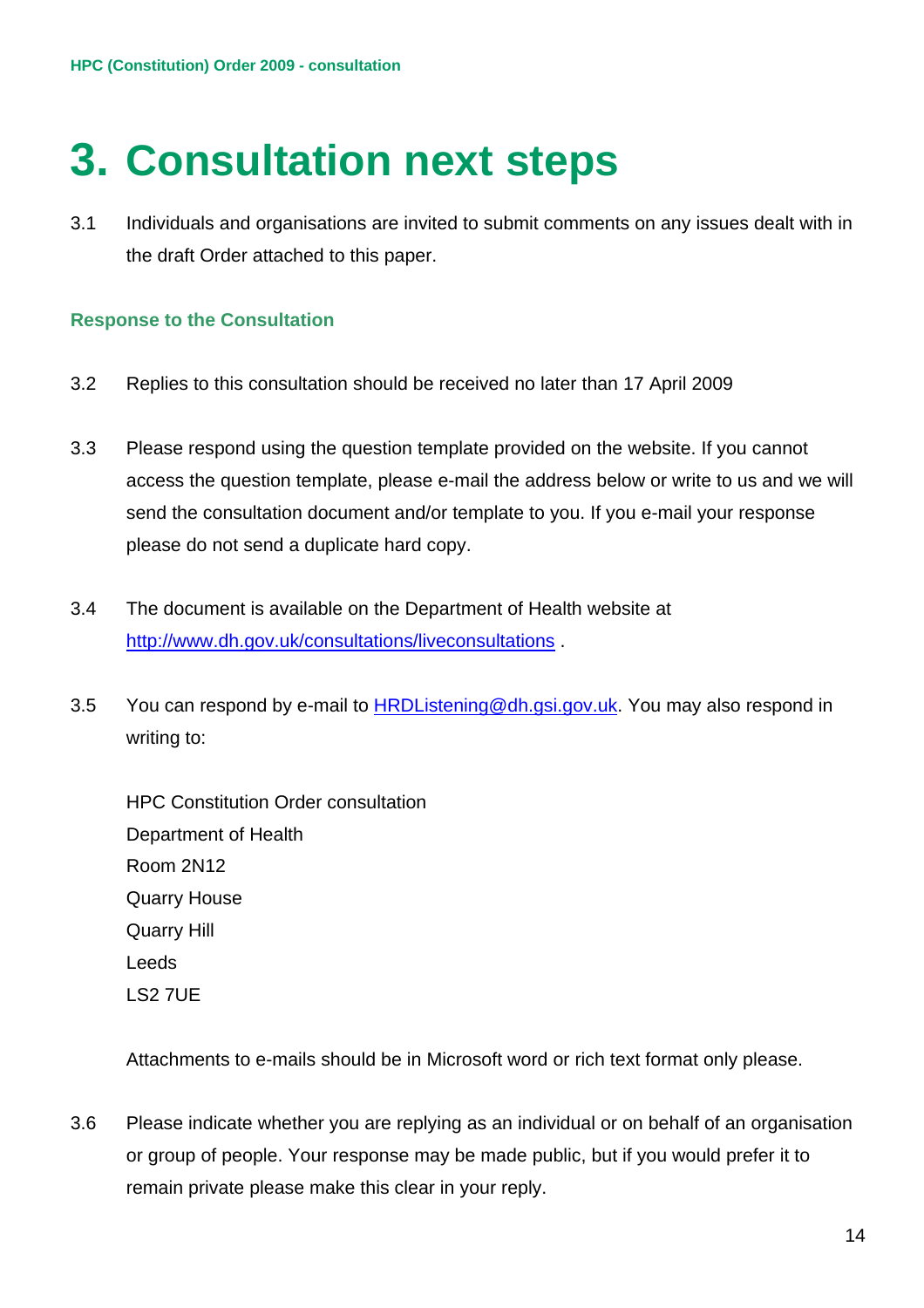3.7 The information provided in response to this Consultation will be reviewed by the Department to inform thinking on the wording of the draft Order.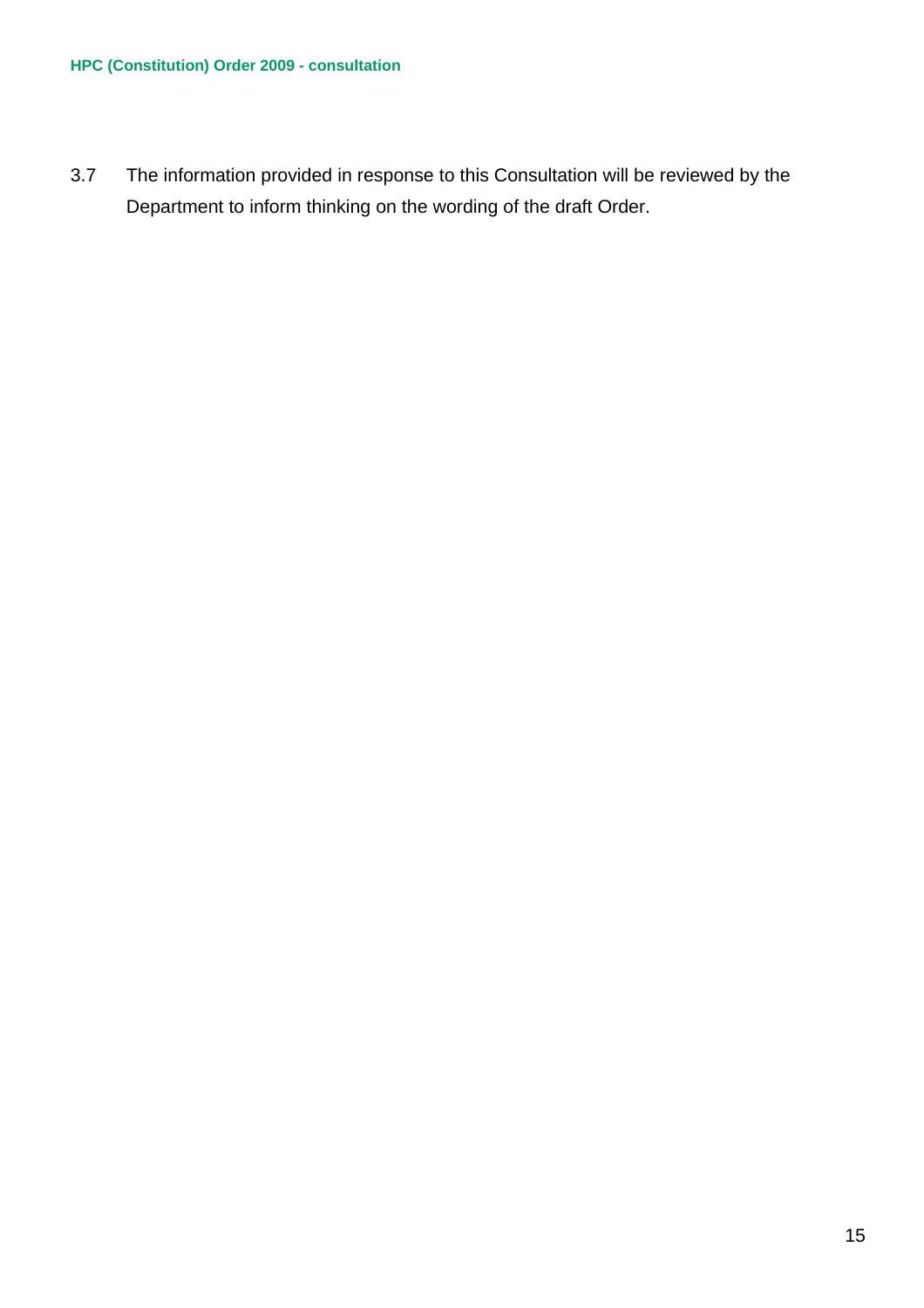# **4 The Consultation Process**

## Criteria for consultation

- 4.1 This consultation follows the 'Government Code of Practice', in particular we aim to:
	- formally consult at a stage where there is scope to influence the policy outcome;
	- consult for at least 12 weeks with consideration given to longer timescales where feasible and sensible;
	- be clear about the consultations process in the consultation documents, what is being proposed, the scope to influence and the expected costs and benefits of the proposals;
	- ensure the consultation exercise is designed to be accessible to, and clearly targeted at, those people it is intended to reach;
	- keep the burden of consultation to a minimum to ensure consultations are effective and to obtain consultees' 'buy-in' to the process;
	- analyse responses carefully and give clear feedback to participants following the consultation;
	- ensure officials running consultations are guided in how to run an effective consultation exercise and share what they learn from the experience.
- 4.2 The full text of the code of practice is on the Better Regulation website at:

http://www.berr.gov.uk/whatwedo/bre/consultation-guidance/page44420.html

## Comments on the consultation process itself

4.3 If you have concerns or comments which you would like to make relating specifically to the consultation process itself please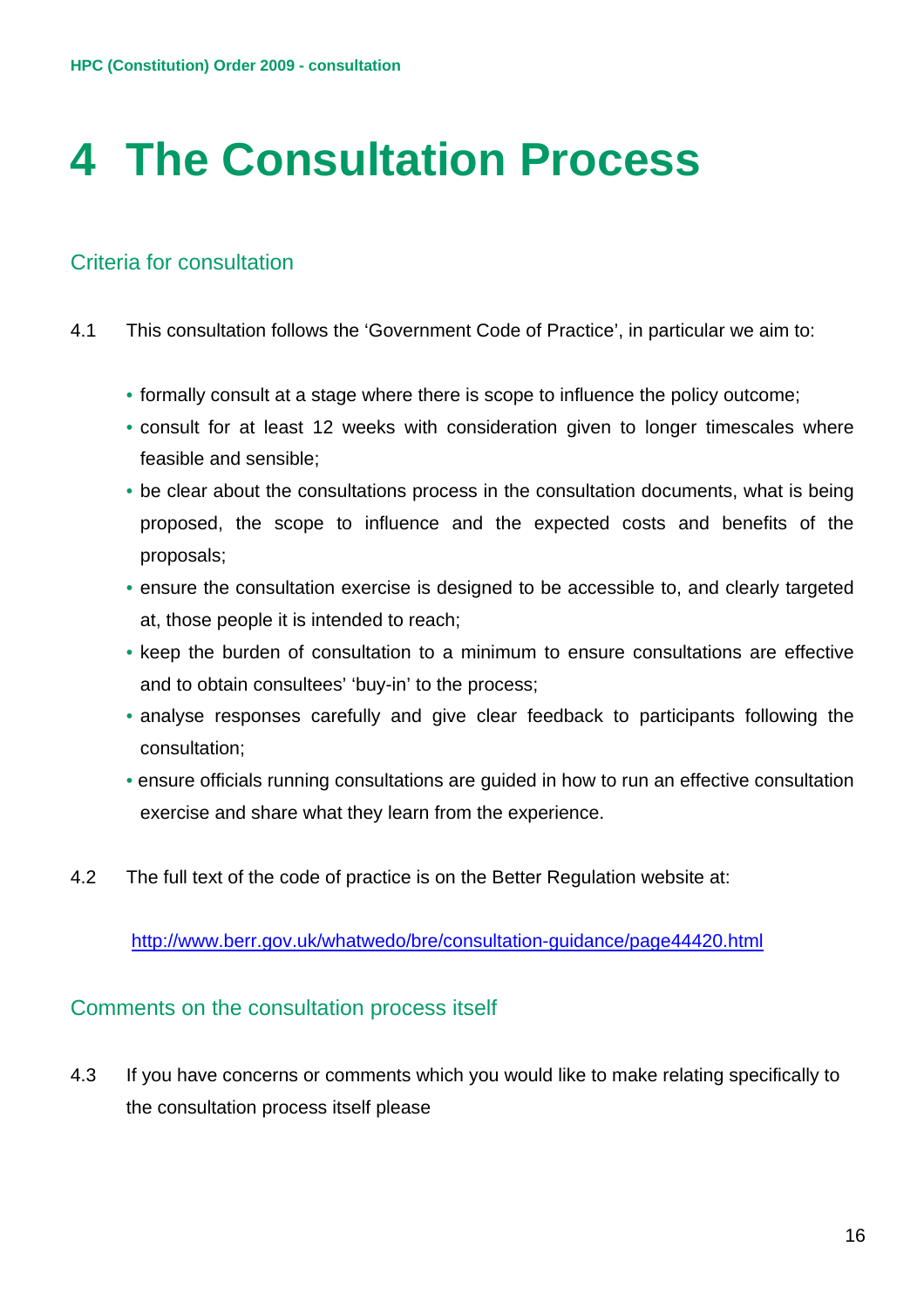#### **HPC (Constitution) Order 2009 - consultation**

 contact Consultations Coordinator Department of Health 3E48, Quarry House Leeds LS2 7UE

e-mail consultations.co-ordinator@dh.gsi.gov.uk

**Please do not send consultation responses to this address.** 

## Confidentiality of information

- 4.4 We manage the information you provide in response to this consultation in accordance with the Department of Health's **Information Charter** accessible at: http://www.dh.gov.uk/en/FreedomOfInformation/DH\_088010
- 4.5 Information we receive, including personal information, may be published or disclosed in accordance with the access to information regimes (primarily the Freedom of Information Act 2000 (FOIA), the Data Protection Act 1998 (DPA) and the Environmental Information Regulations 2004).
- 4.6 If you want the information that you provide to be treated as confidential, please be aware that, under the FOIA, there is a statutory Code of Practice with which public authorities must comply and which deals, amongst other things, with obligations of confidence. In view of this it would be helpful if you could explain to us why you regard the information you have provided as confidential. If we receive a request for disclosure of the information we will take full account of your explanation, but we cannot give an assurance that confidentiality can be maintained in all circumstances. An automatic confidentiality disclaimer generated by your IT system will not, of itself, be regarded as binding on the Department.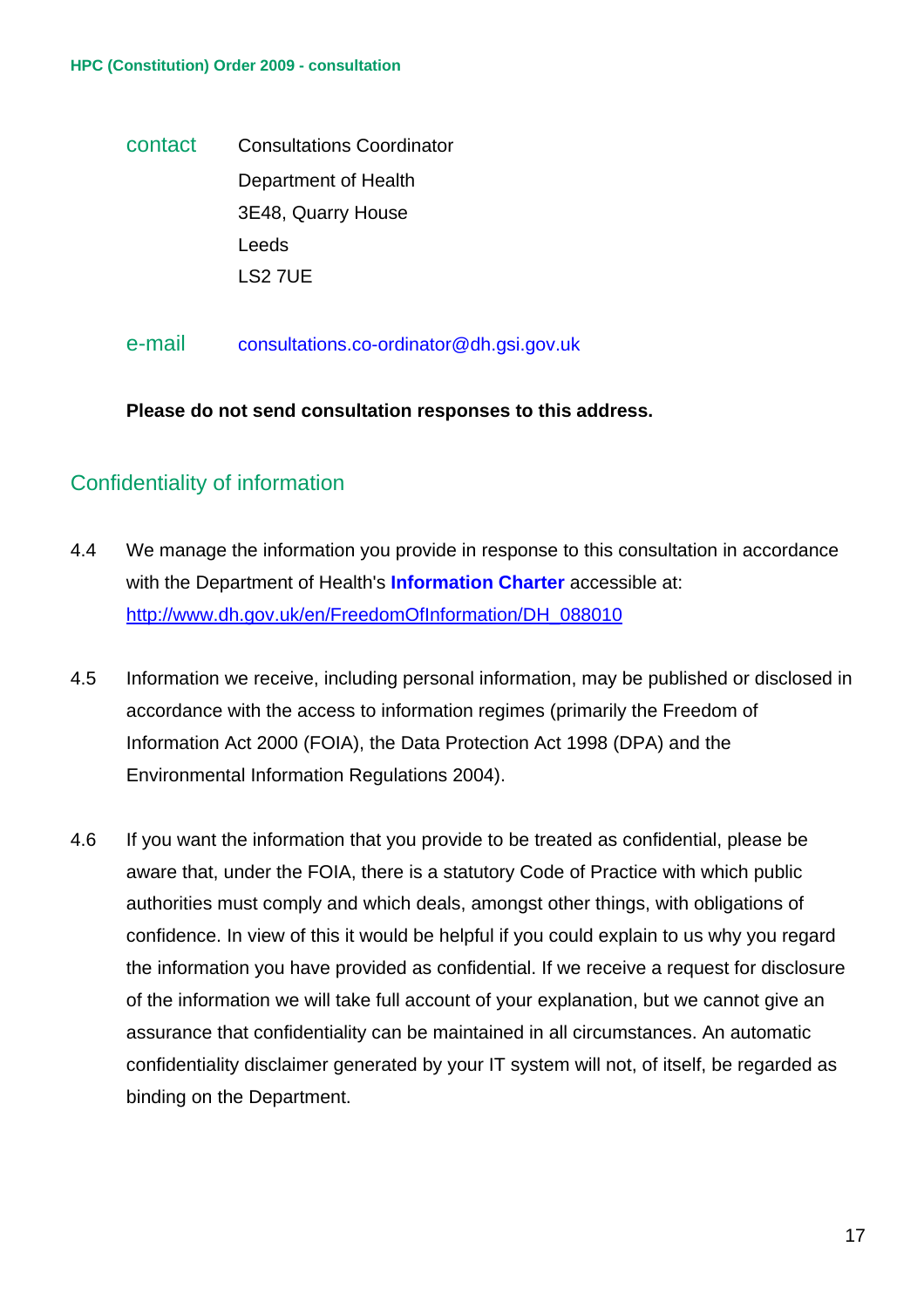4.7 The Department will process your personal data in accordance with the DPA and in most circumstances this will mean that your personal data will not be disclosed to third parties.

## Summary of the consultation

4.8 A summary of the response to this consultation will be made available before or alongside any further action, such as laying legislation before Parliament, and will be placed on the Consultations website at http://www.dh.gov.uk/en/Consultations/Responsestoconsultations/index.htm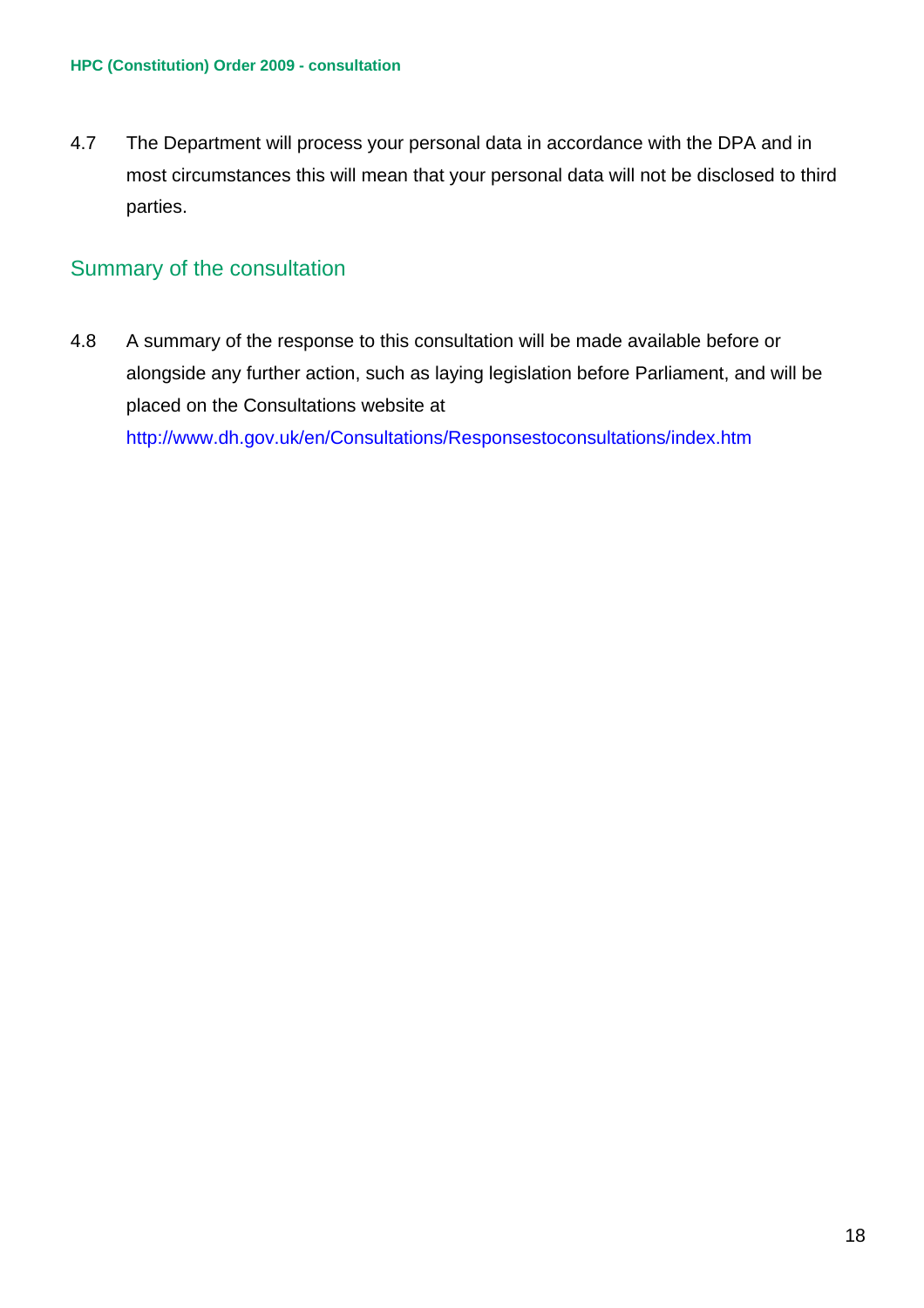## **Annex A**

## **Summary of Consultation Questions**

## **The HPC (Constitution) Order 2009**

## **Composition of the Council**

**Q1 Do you agree that the Council should consist of 10 registrant members and 10 lay members? If not, please specify which reasons you disagree with and explain why**.

## **Terms of office of members**

**Q2 Do you agree that the Privy Council/Appointments Commission should determine the duration of the term of office of each Council member, on appointment? If not, please specify which reasons you disagree with and explain why**.

**Q3 Do you agree that no member should hold office for more than an aggregate of 8 years during any period of 20 years? If not, please specify which reasons you disagree with and explain why**.

**Q4 Do you agree that service as a member since 1 July 2007 should be discounted in aggregating a Council member's service?**

### **Education and training of members**

**Q5 Do you agree that the HPC should have the flexibility to make arrangements for the provision of education and training of Council members with another body? If not, please specify which reasons you disagree with and explain why**.

**Disqualification for appointment as a member**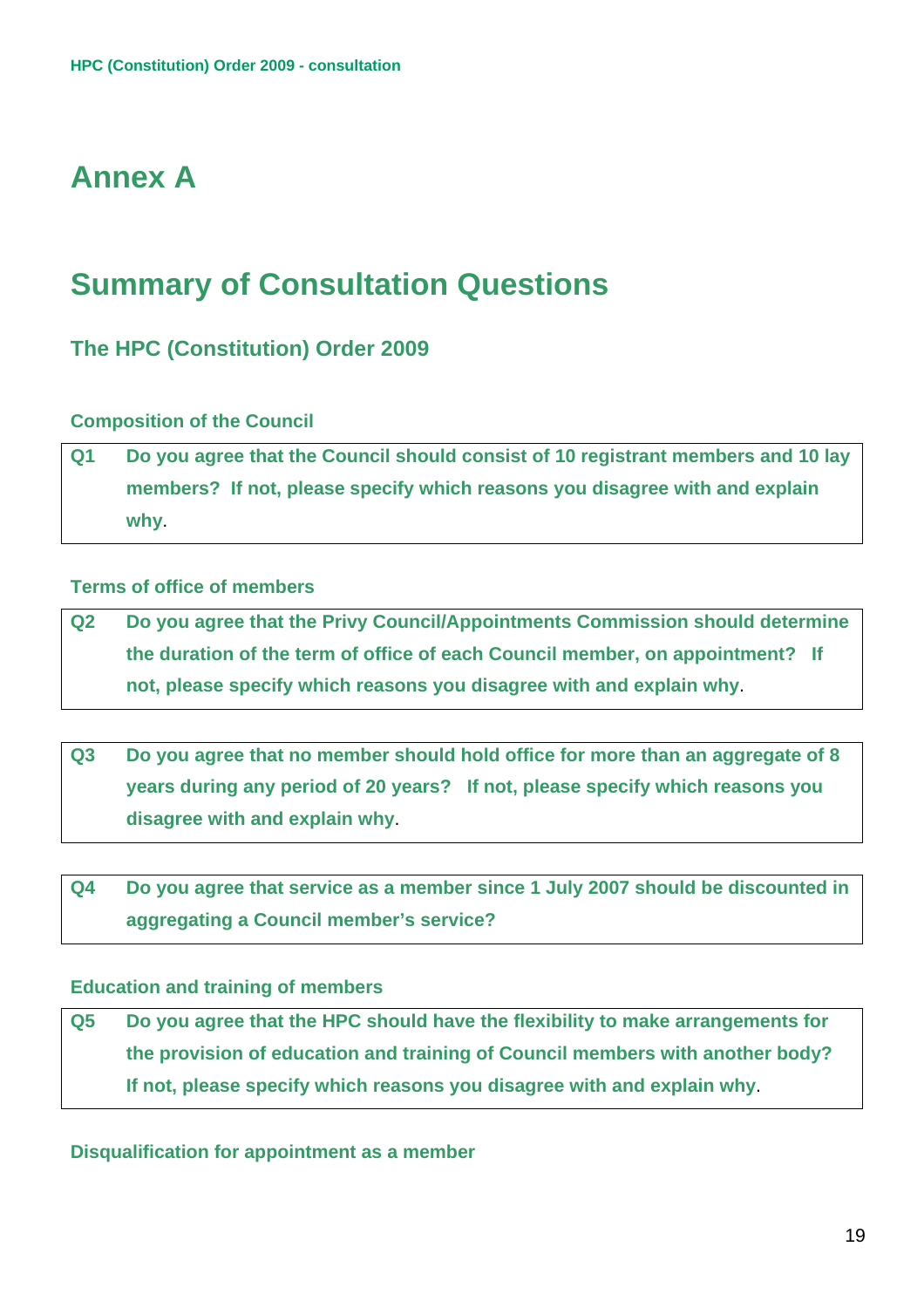**Q6 Do you agree with the reasons for disqualifying a person from appointment as a member of the Council? If not, please specify which reasons you disagree with and explain why**.

### **Removal and suspension of members from office**

**Q7 Do you agree with the reasons given for removing or suspending members from office? If not, please specify which reasons you disagree with and explain why**.

**Appointment, term of office and cessation of office of the Chair** 

- **Q8 Do you agree that the term of office of the Chair should be determined by the Council? If not, please specify which reasons you disagree with and explain why**.
- **Q9 Do you agree with the reasons why a member should cease to be Chair? If not, please specify which reasons you disagree with and explain why**.

#### **Deputising arrangements in respect of the Chair**

**Q10 Do you agree with the deputising arrangements in respect of the Chair? If not, please specify which reasons you disagree with and explain why**.

**Quorum of the Council, effect of vacancies on the validity of proceedings etc.** 

- **Q11 Do you agree that the quorum of the Council shall be 11? If not, please specify which reasons you disagree with and explain why**.
- **Q12 Do you agree with the provisions that prevent Council proceedings being invalidated? If not, please specify which reasons you disagree with and explain why**.

## **Annex B**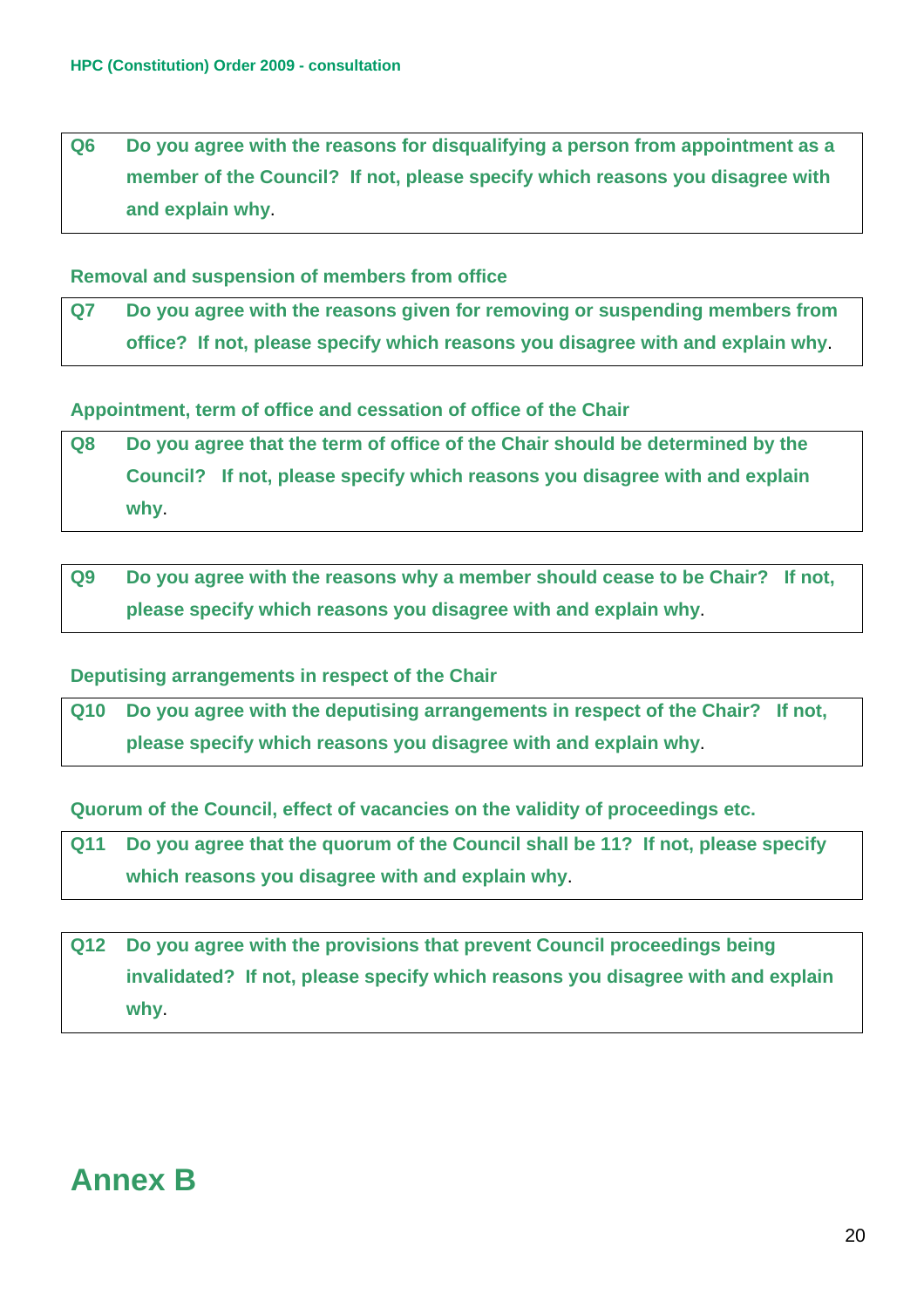## **Draft Constitution Order**